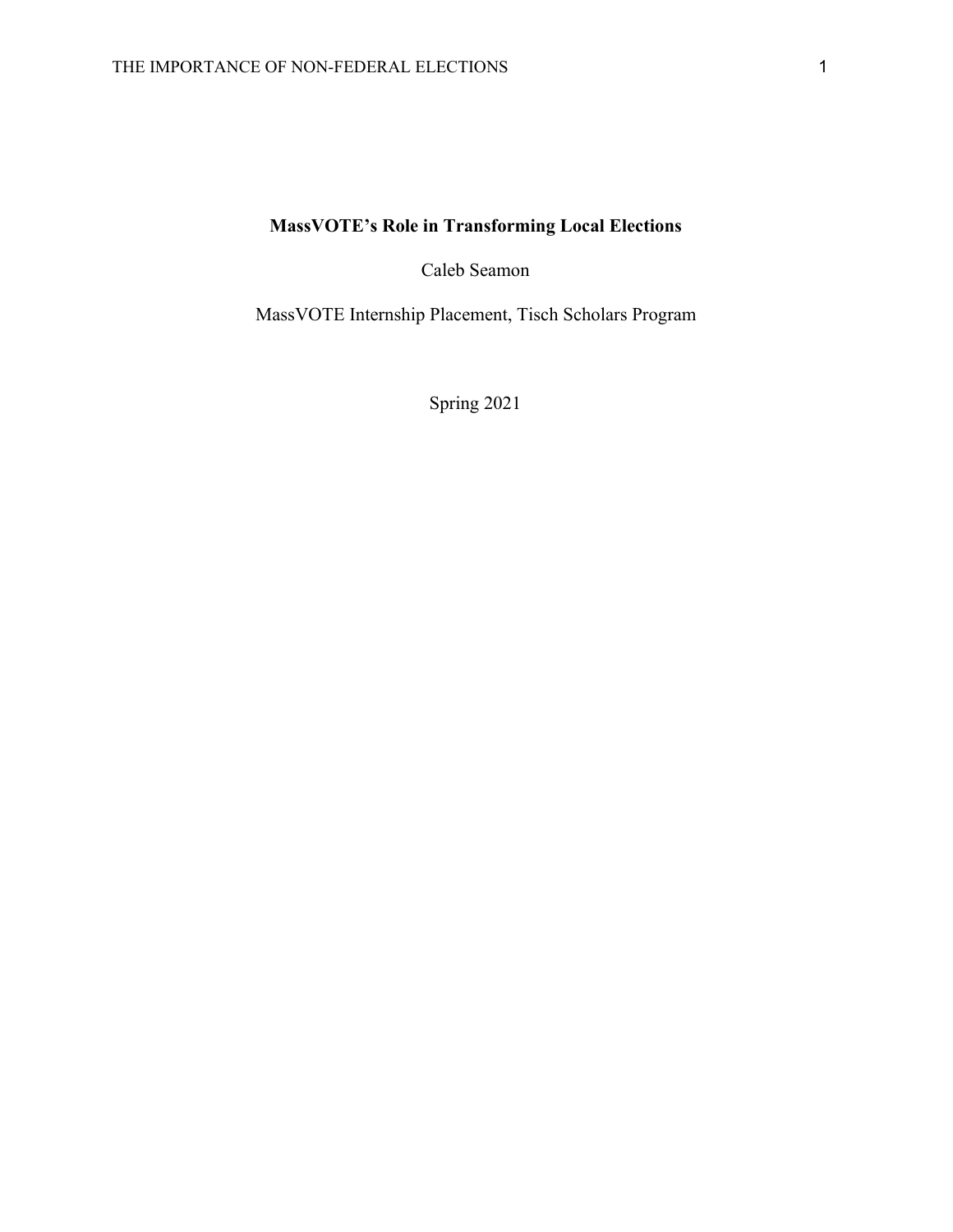## **Abstract**

The fight for equitable voter turnout in Massachusetts is in a compounded crisis. Low turnout and inequitable representation is prominent in national elections and exacerbated in local elections. This issue further removes historically marginalized communities from one of the most powerful civic rights in the Commonwealth. This report seeks to understand how voter engagement levels fall across gender and racial groups in Massachusetts to provide MassVOTE with deeper information and tools to enhance its future outreach campaigns. I analyzed qualitative and quantitative data to craft the subsequent findings and discovered a new metric to address inequities head-on. This analysis yielded strong data supporting what voting rights advocates already know: the historically marginalized communities in Massachussetes experience the worst impacts of low voter turnout. To conclude this report I demonstrate how the policy and education wings of MassVOTE should be employed to combat low turn-out in off-cycle elections, press for greater access to ballots, and enhance the culture of civic engagement. MassVOTE can take meaningful, tangible steps to make a difference in anti-racist voter engagement and building a stronger culture around civic engagement.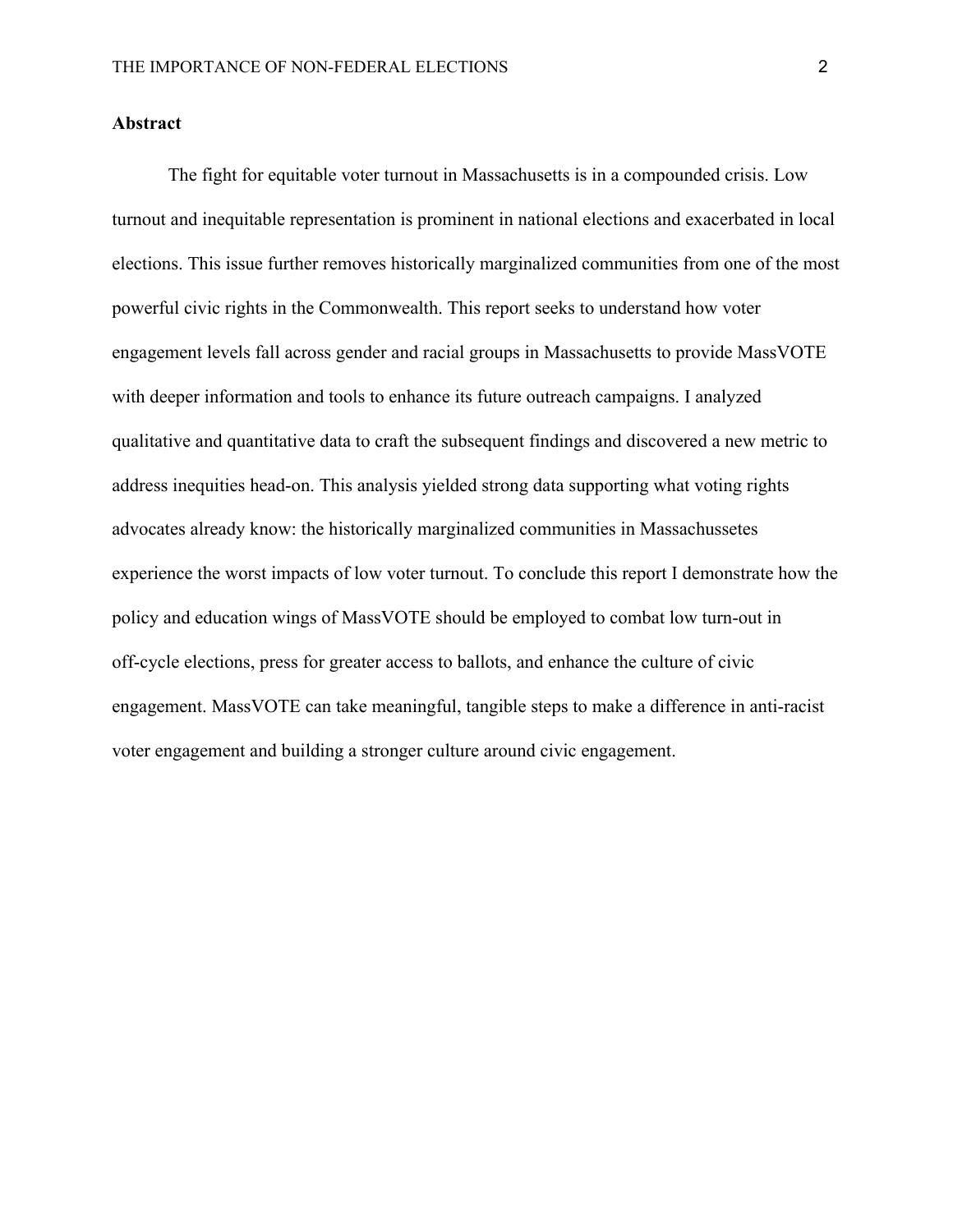# **Part 1. Two Crises**

Voter turnout in the U.S., for both national and local offices, is abysmally low. This is the 'first' crisis of our democracy that I will address in this write-up. The national average for voter turnout in presidential general elections among the Voting Eligible Population (VEP) -- those who are 18 years or older and hold citizenship -- has hovered near 60% for the previous four general elections<sup>1</sup>. Average national turnout was even lower between 1972-2000 when it stood at or around  $55\%^2$ . Of the VEP in the Commonwealth, turnout in presidential general elections since 2004 is  $66.6\%$ <sup>3</sup>. While higher than the national average,  $66\%$  is nothing to celebrate. In 2016 Massachusetts set a state-record with 75% of its registered voters casting a ballot in the presidential election. At our best, 1,569,227 potential Massachusetts voters were left out. It is apparent that even for the highest office in the nation, a large swath of eligible voters are not participating.

In comparison to similar countries, voter turnout in the U.S. is an unnecessary disgrace. Some countries -- like Australia, Belgium, Chile -- have chosen to make voting compulsory. Turnout rates have been near 90% throughout the 2000s<sup>4</sup>. Other countries like Austria, Sweden, and Italy experience turnout rates near 80%<sup>5</sup>. Overall, the U.S. falls behind the average voter turnout of countries with similar economic and political power on the international stage<sup> $6$ </sup>. In the U.S., only two-thirds to three-quarters of registered voters cast ballots for presidential elections<sup>7</sup>.

<sup>1</sup> McDonald, Michael P. "Presidential Turnout Rates 1948-2012." *United States Election Project*, 2020  $2$  ibid

<sup>&</sup>lt;sup>3</sup> ibid

<sup>&</sup>lt;sup>4</sup> "Voter Turnout." *FairVote*, 2018, www.fairvote.org/voter\_turnout#voter\_turnout\_101.

<sup>5</sup> ibid

<sup>6</sup> member nations of the Organization for Economic Cooperation and Development

<sup>7</sup> Schoenberg, Shira. "Mass. Reports 75 Percent Voter Turnout in 2016 Election." *Masslive*, Advance Local Media LLC, 28 Nov. 2016,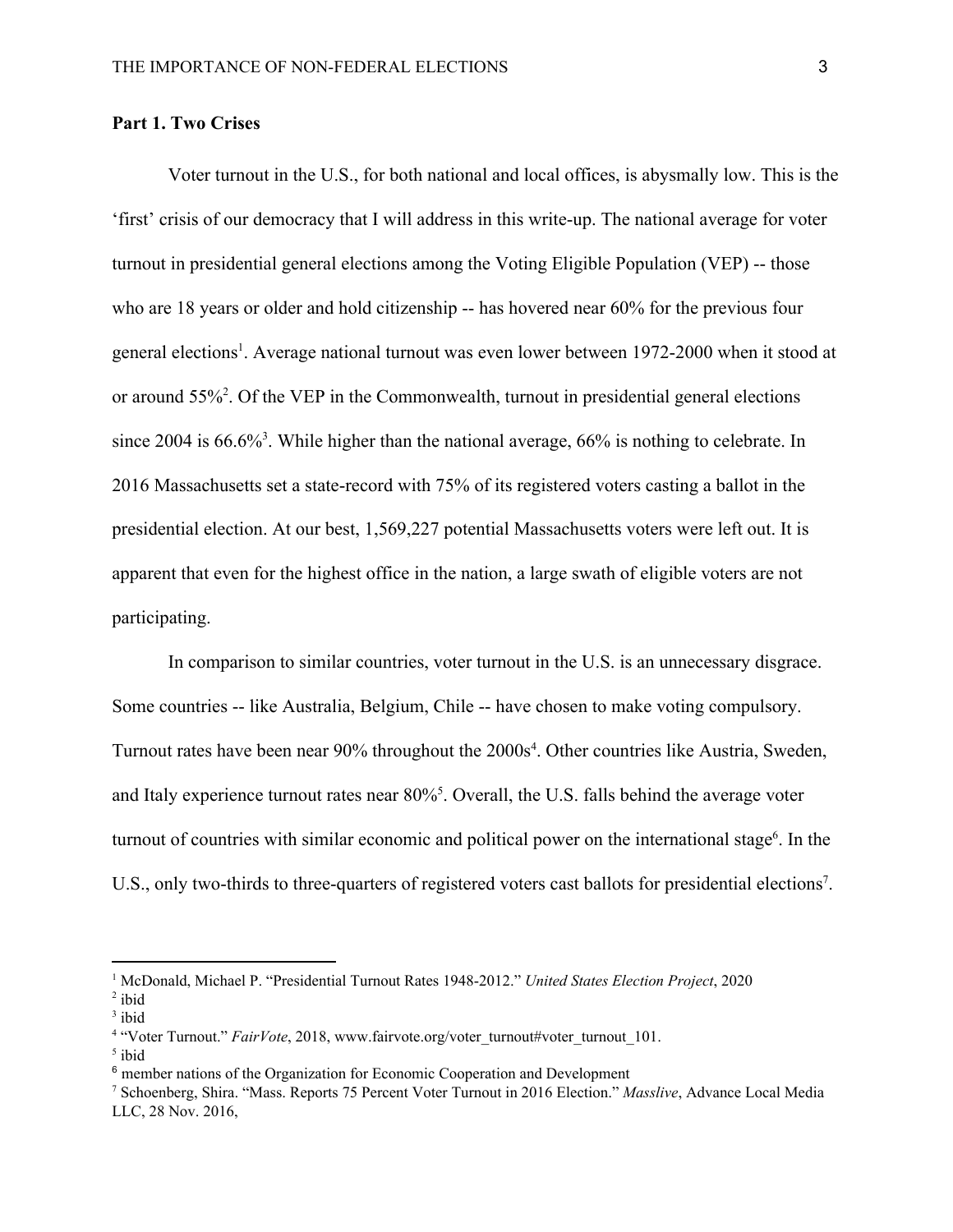But, registered voters do not encompass all eligible voters. 46% of the Voting Age Population (VAP) in Massachusetts did not vote in  $2016<sup>8</sup>$ . This demographic is made up of unregistered voters who would be eligible as well as individuals who are ineligible due to a lack of adequate documentation. This rate is identical to the national average<sup>9</sup>. The  $2018$  midterm elections were celebrated for their record turnout rate, but only half of the VEP voted nation-wide. The Massachusetts average in midterm elections -- going back to 2006 -- is seven percent higher than the national average, but it still remains under half of the VEP at  $49.5\%$ <sup>10</sup>. Even for legislators in the powerful U.S. Congress, voter enthusiasm and participation has been a long-term and large-scale issue.

American election turnout in lower-level elections has unique barriers to overcome. This is the 'second' crisis I address. For MA state elections, the average turnout rate is 68.6% according to the Secretary of the Commonwealth<sup> $11$ </sup>. Dramatic fluctuation is hidden within this average. The average turnout in state elections held on-cycle with presidential general elections (76.3%) is 15.5% higher than participation in off-cycle state elections over the same time span  $(60.8\%)$ <sup>12</sup>. This disparity clearly shows that the timing of elections directly impacts turnout. Analyzing turnout data for elections at the municipal level also exposes low turnout and stark disparities along racial, socio-economic, and age lines. Of the 392,000 registered voters in Boston, only 22.9% participated in the elections for the at-large seats on the Boston City Council

<sup>8</sup> "Number of Voters as a Share of the Voter Population, by Age." *KFF*, Kaiser Family Foundation, 22 May 2019 <sup>9</sup> DeSilver, Drew. "U.S. Voter Turnout Trails Most Developed Countries." *Pew Research Center*, Pew Research Center, 30 May 2020

<sup>10</sup> McDonald, Michael P. "Voter Turnout Data" *United States Election Project*, 2020

<sup>11</sup> Galvin, Willliam F. "Voter Turnout Statistics." *Secretary of the Commonwealth*, Commonwealth of Massachusetts, 2020

 $12$  ibid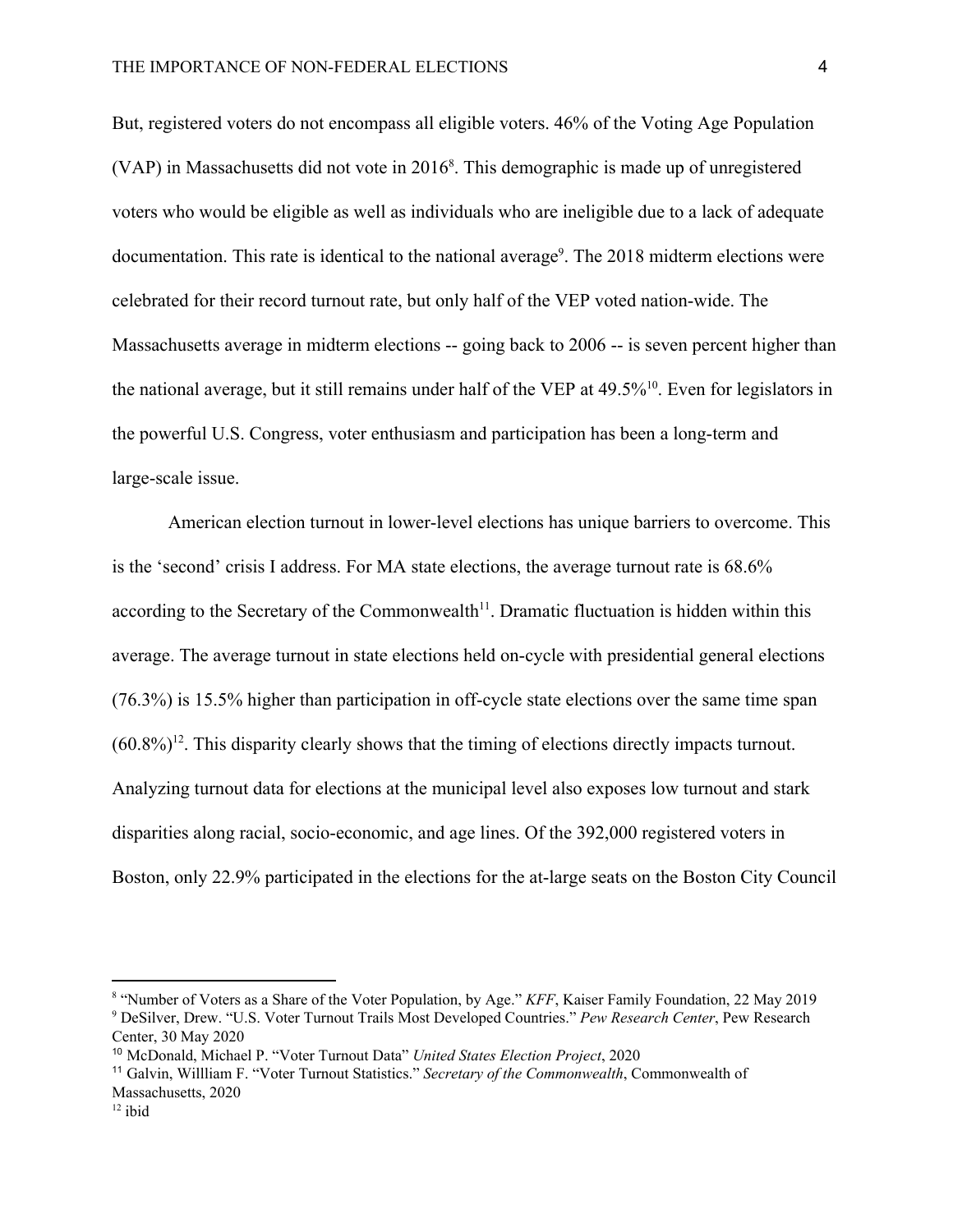between 2011-2019<sup>13</sup>. In a study published by Portland State University titled "Who Votes for Mayor'', researchers broke down voter participation by Census tract and demographics. The 2016 study found that 30% of the VEP voted during the mayoral contest, but participation varied among key populations. For example, 66.1% of registered voters over the age of 65 voted while only 28.0% of registered voters aged 18 to 34 casted their ballots. The result of this disparity is that older populations of Bostonians hold more "electoral clout", a term which conveys the weight some groups have over the outcome of the election<sup>14</sup>. Additionally, 15% of the voting-eligible population of Boston lives in "voting deserts", an important term dubbed by the researchers. The term identifies Census tracts within which voter turnout is less than half of the city's average. This statistic is devastating for any voting rights advocate and believer in the democratic principle of "one-person, one-vote." When average turnout is so low, voting disparities further enable more privileged groups to hold outsized political influence. This sad state of local elections is painful for advocates who know that local elections impact schools, roads, and laws in ways which most affect the daily lives of residents. The low level of voter participation in state and local elections is actively harmful. MassVOTE's efforts should prioritize raising turnout in the local elections experiencing a crisis within a crisis.

<sup>13</sup> "State and City Election Results." *City of Boston*, 28 June 2016

<sup>14</sup> "Who Votes For Mayor?: Glossary." *Who Votes For Mayor? | Glossary*, Portland State University, 2016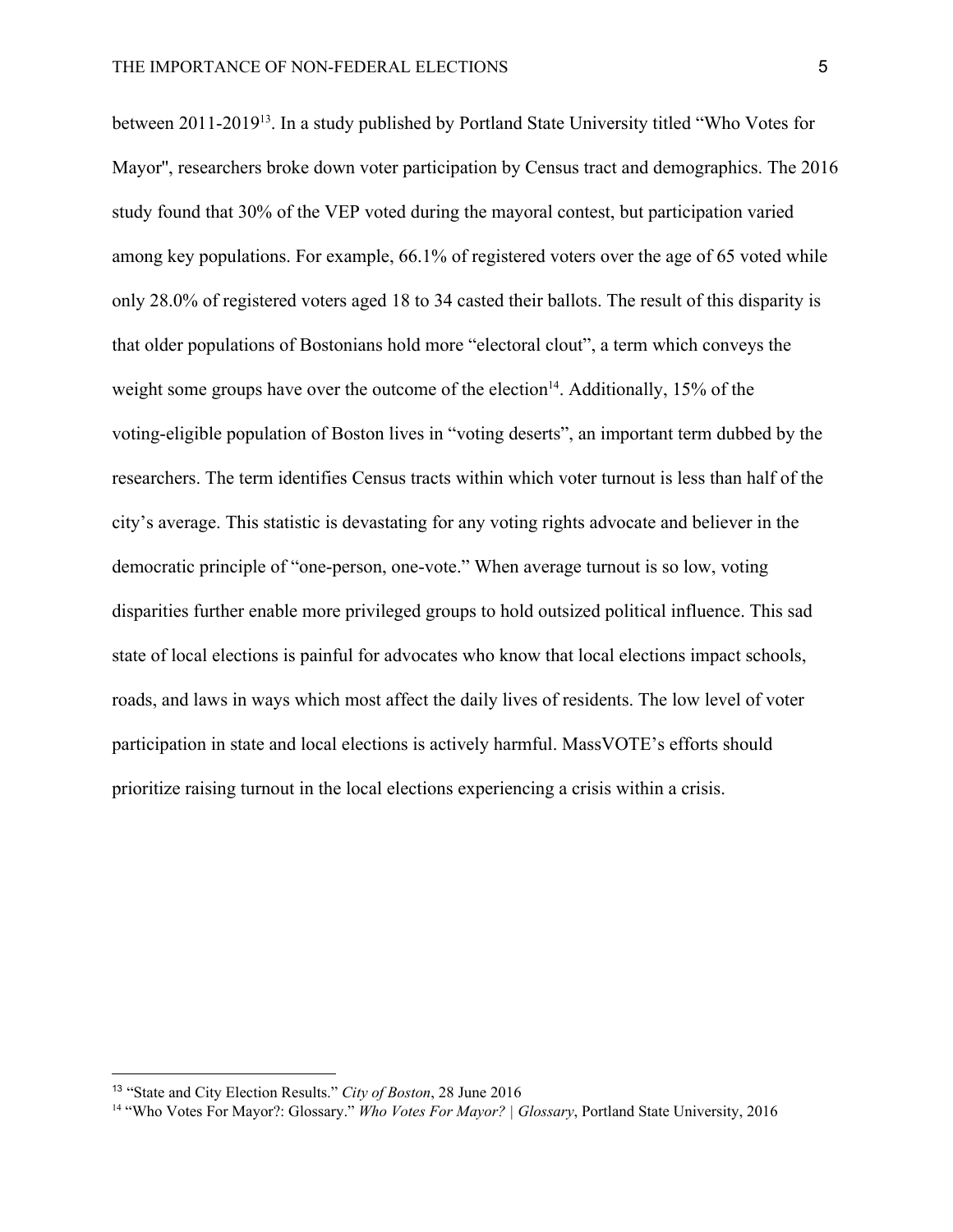#### **Part 2. American Government Below the Federal Level**

Understanding the acute importance of state and municipal elections requires a broader historical backing in how and why non-federal structures function. When the U.S. government was molded following independence from Britain, the distribution of power between the federal government and local areas was a contentious topic. Naturally averse to autocratic styles of government, the political theorists shaping the U.S. government hoped to avoid the kinds of encroachments on civil liberties they experienced while living under a strong, centralized government in Britain's monarchical system. To do so, these shapers limited the jurisdiction of the federal government and left many responsibilities to local governmental bodies. But, this power structure can leave the federal government hamstrung in responding to state governments that restrict civil liberties. As seen with the push back against federally mandated civil rights protections, the ability of state governments to reject federal mandates has been a major roadblock in anti-racist policies such as school integration and voting rights.

Still, local representatives are the most diverse and municipal structures are the main arena for democratic empowerment of the historically marginalized. Given this fact, this section will speak to the moral position of municipal and state governments as potential anti-racist forces. Unfortunately, these same local elections are the least participated in. Much power can be unlocked by spreading awareness and removing institutional barriers in the local bodies. The constitutional relevance of non-federal governments makes them a core function of American government. The potential for demographic representation also makes them a glimpse into a future, more democratic government.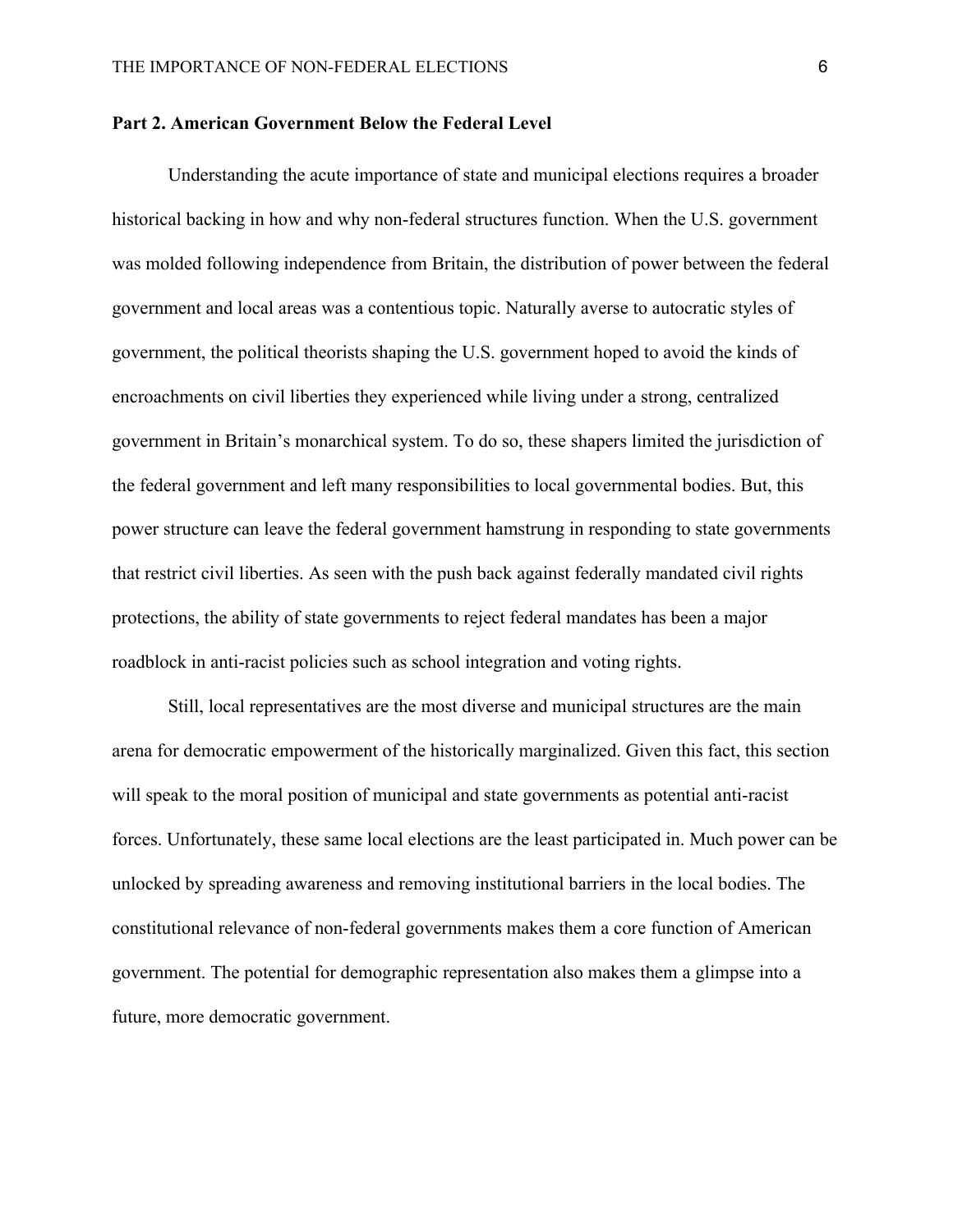Non-federal governmental units are constitutionally vital*.* Embedded in the founding philosophy of our country is the importance of state and local government. The fourth president of the United States James Madison, famously wrote in Federalist No. 45 that "the powers delegated by the proposed Constitution to the federal government, are few and defined."<sup>15</sup>. He continued, "Those [powers] which are to remain in the State governments are numerous and indefinite." The responsibilities assigned to the Federal government are intentionally limited, differing the remaining power to the states. This sentiment is echoed by the Tenth Amendment to the U.S. Constitution: "The powers not delegated to the United States by the Constitution, nor prohibited by it to the States, are reserved to the States respectively, or to the people."<sup>16</sup> Delivering direct power to the people, free from oppression by a tyrannical and centralized government, is the foundation of our federalist system and of American democracy.

While ostensibly protecting citizens from oppressive government, the Tenth Amendment has also been hijacked by state governments to enforce racist structures and push back against federal civil rights guarantees. This practice has been ideologically disguised as a defense of constitutional rights. For example, in 1964, Barry Goldwater, commonly credited with the resurgence of modern American conservatism and libertarianism, alongside a cohort of 27 US Senators, voted against the Civil Rights Act of 1964 on the grounds that it was an overstep by the Federal government<sup>17</sup>. Goldwater said civil rights can be "resolved more safely and soundly on the state or local level" but this belief ignored how, without federal mandate, state governments

<sup>15</sup> Madison , James. "The Federalist Papers: No. 45." *The Avalon Project*, Yale Law School

<sup>16</sup> "The 10th Amendment of the U.S. Constitution." *National Constitution Center – The 10th Amendment of the U.S. Constitution*, National Constitution Center, 2020

<sup>17</sup> Rudin, Ken. "Flashback Friday: This Day In 1964, Goldwater Says No To Civil Rights Bill." *NPR*, NPR, 18 June 2010,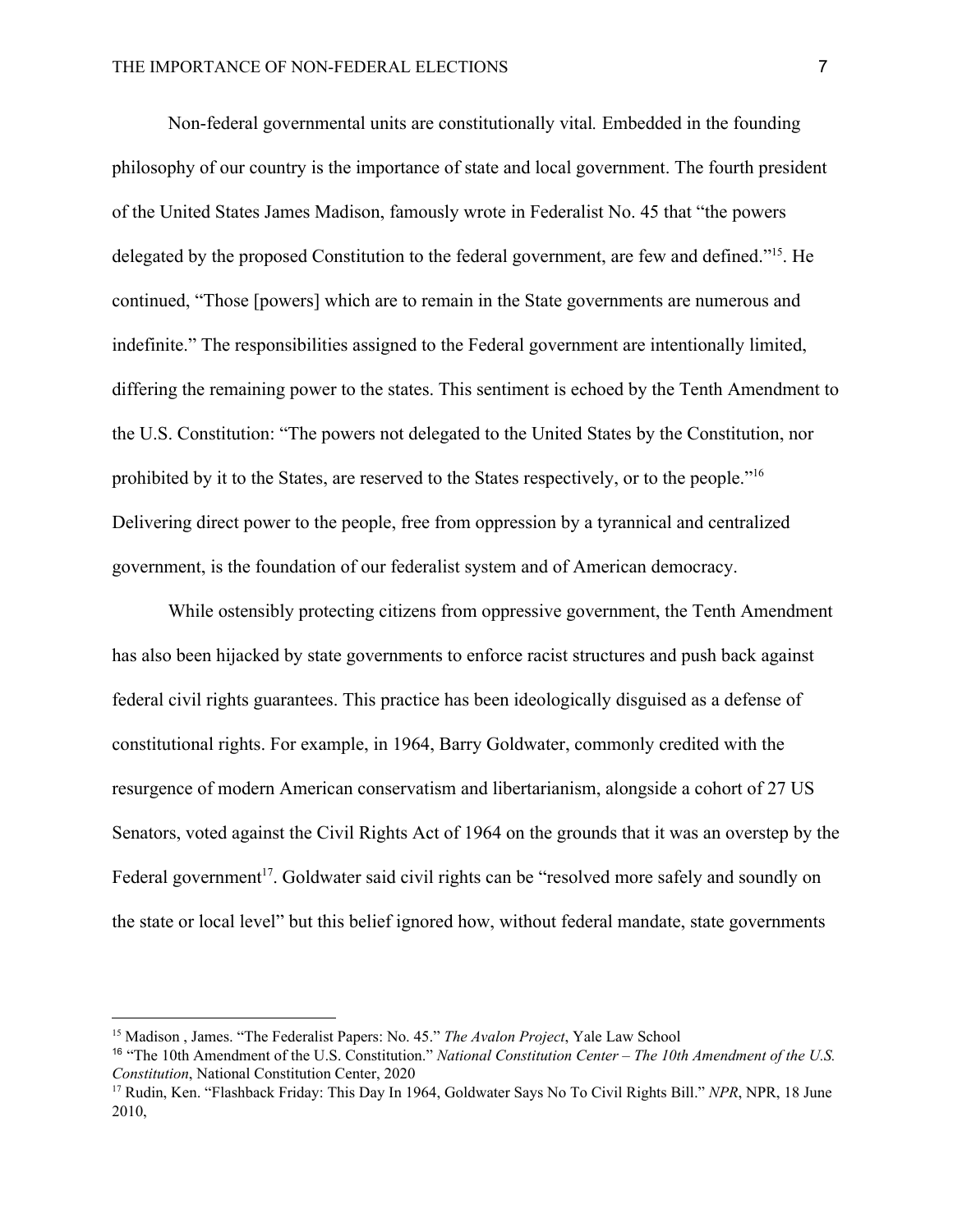were free to stubbornly ignore civil rights mandates<sup>18</sup>. Similarly, following the 2013 Supreme Court Case *Shelby vs. Holder,* the federal mandate to protect voting rights in states with histories of racist voting practices was revoked. The decision in *Shelby* led directly to the introduction and reintroduction of racist voting laws such as voter-roll purging and voter ID laws. In short, the federal mandate is vital to maintaining equal access to the polls. This is but one example of how claims of states rights can enable a rejection of civil rights and government-sanctioned voter suppression.

A battleground for the enforcement of civil rights, non-federal governments provide clear insight into what the future of a multi-racial democracy can look like. The U.S. is projected to be majority non-white in the near future<sup>19</sup>, but this is already the case in many of the country's largest cities. For example, while Massachusetts is 71.1% "white-alone" (according to the racial categories of the US Census), the city of Boston is already a majority-minority city<sup>20</sup>. Not only are city populations diverse, but so are their local governments. This diversity is important because state officials pass the legislation which most impacts residents on a daily level. Local legislators also provide direct relationships between constituents and elected officials and thereby put a face to policies. The arena of local politics already serves as the most accessible platform for politicians to represent the demographic make-up of their constituents.

State and local governments at their best can be an inspirational force for voters and voting rights organizations. They are at the forefront of activist change in the political realm.

<sup>18</sup> Nilsson, Jeff, et al. "The Civil Rights Act vs. States' Rights: The Saturday Evening Post." *The Saturday Evening Post The Civil Rights Act vs States Rights Comments*, 2 July 2014

<sup>19</sup> Frey, William H. "The US Will Become 'Minority White' in 2045, Census Projects." *Brookings*, Brookings, 10 Sept. 2018

<sup>20</sup> "U.S. Census Bureau QuickFacts: Boston City, Massachusetts." *Census Bureau QuickFacts*, The Census Bureau, 2020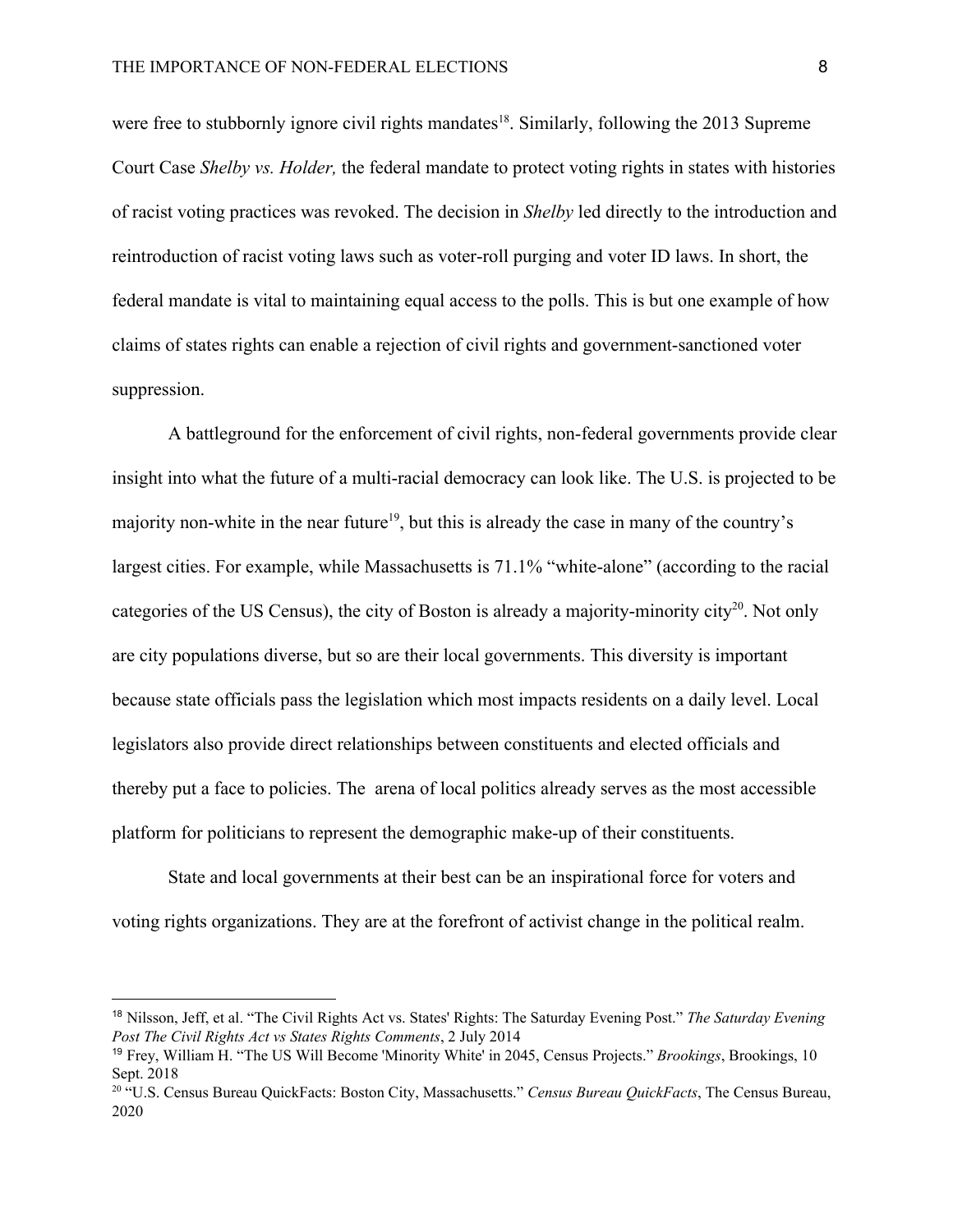Take for example the buzz of community organizing following the police killings of George Floyd, Breonna Taylor, and other Black Americans in the Spring and Summer of 2020. From Western Massachusetts<sup>21</sup> to New York City<sup>22</sup> to Minneapolis<sup>23</sup> and Northern California<sup>24</sup>, City Councils have faced intense, direct pressure from constituents and decreased police budgets as a result. The issues have remained contentious but in a matter of weeks elected officials were forced to act. This advocacy has changed the status quo regarding policing, due to the quicker nature of action in local government. A positive feedback loop of participation and engagement can occur because of this swift, effective action. When national politics leaves so many unhappy, local government is a powerful alternative; one that is, quite literally, closer to home. Whereas large-scale governmental units (by population) require interest groups, large scale protest, and lobbying to influence lawmakers, local officials answer more directly to constituents on an individual level. This proximity enhances the power of community organizing and advocacy by organizations like MassVOTE.

In order for MassVOTE to prioritize non-Federal government in its work, an

understanding of the power structures as they stand now is necessary. While this overview may sound basic, a shocking amount of eligible voters and Americans in general do not know how their local government functions<sup>25</sup>. Resembling the three branches of the Federal government, there are legislative, judicial, and executive bodies in local politics as well. Especially for the

<sup>21</sup> Jochem, Greta. "Northampton City Council Votes to Cut Police Budget by 10% ." *Daily Hampshire Gazette*, Concord Monitor, 23 June 2020

<sup>22</sup> Rubinstein, Dana, and Jeffery C. Mays. "Nearly \$1 Billion Is Shifted From Police in Budget That Pleases No One." *The New York Times*, The New York Times, 30 June 2020

<sup>23</sup> Searcey, Dionne, and John Eligon. "Minneapolis Will Dismantle Its Police Force, Council Members Pledge." *The New York Times*, The New York Times, 8 June 2020

<sup>24</sup> Swan, Rachel. "Berkeley City Council Passes a Budget with \$9.2 Million Cuts to Police." *SFChronicle.com*, San Francisco Chronicle, 1 July 2020

<sup>25</sup> Rosen, Jill. "Americans Don't Know Much about State Government, Survey Finds." *The Hub*, 14 Dec. 2018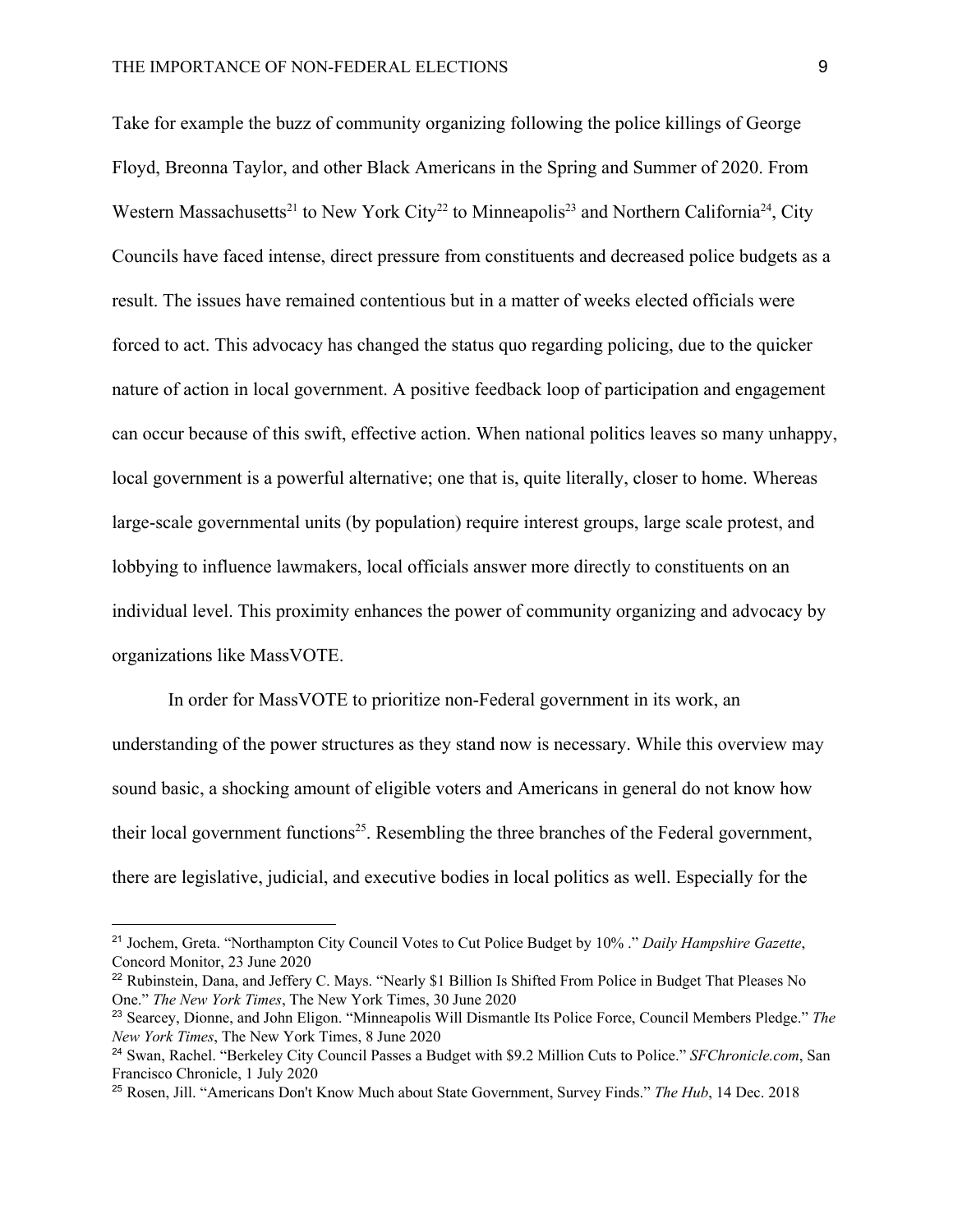largest cities in the Commonwealth of Massachusetts, Mayors hold executive powers similar to a Governor and President. As signatories on fiscal year budgets and holders of appointment power, Mayors hold significant sway in lawmaking and the priorities of the city. The City Council most resembles the legislative branch of city government. The council oversees the annual budget, directs public employees, and serves as holders of the city charter and its zoning laws. Due to the variety of responsibilities, councilmembers are attuned to all sorts of the city's needs. Because a vast majority of City Councils are nonpartisan, councilmembers are direct advocates for the constituents. Many City Council's have District and At-Large seats. District (or Ward) members represent a specific area of the city whereas At-Large members are responsible to all of the city. The judicial branch is less synchronous to the corresponding branch at the Federal level. Local District Attorneys are the chief prosecutors of a municipal area, often inclusive of multiple towns. County-elected Sheriffs are chief law enforcement officers for a district, whereas police chiefs head local law enforcement departments. We cannot overlook the specific structures of local and state bodies.

There is important variation in local government types within Massachusetts. One of the two main structures of local government is the Mayor-Council system which allocates the distinct roles of Mayor and councilmembers. Large towns and cities with relatively high populations often use the strong-mayor model of the Mayor-Council system, in which mayors serve as an executive. They are traditionally checked-and-balanced by the City Council. For areas with fewer residents, towns and cities employ the weak-mayor system in which Mayors hold more of a ceremonial role as overseer of the City Council. The idea is that, with smaller voting bodies, more direct decisions can be made by the council. The other leading government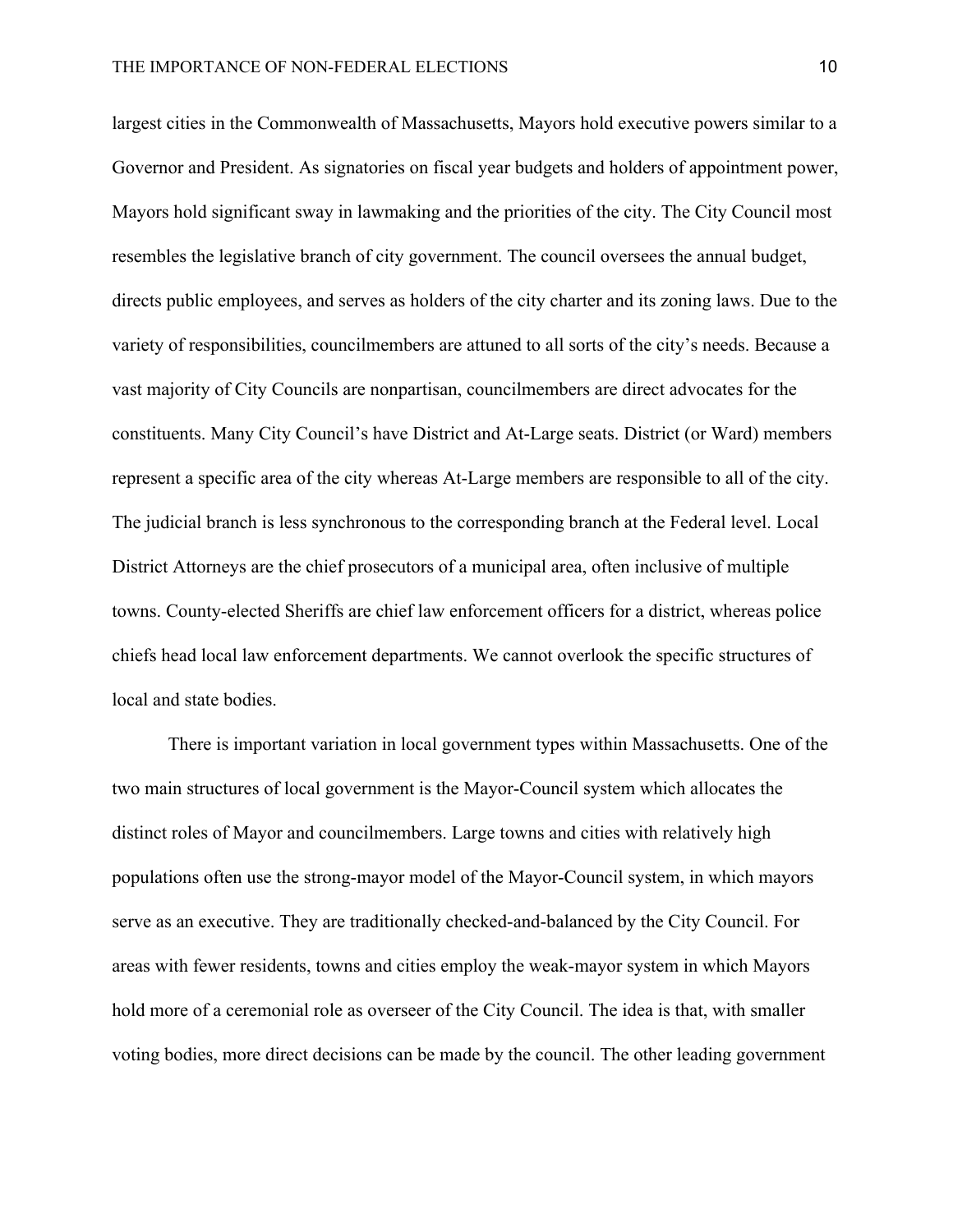structure is the Council-Manager model. Used mostly in small towns, an elected body of councilmembers perform the legislative work of the city while a town/city manager is appointed by the council to oversee administrative functions and act as an advisor. 40% of U.S. cities use this model. The power structures of these two models use different bureaucracies to wield their power over education, public safety, zoning, and much more. MassVOTE must hold in-depth knowledge of these distinct bureaucracies in order to enact lasting, effective change within them.

The most vital function of non-federal governments is its control over the municipal budgets. The Massachusetts state budget, passed by the State Congress and Governor, totaled \$43.321 billion dollars for fiscal year  $2020^{26}$ . The city budgets for the state's five largest cities --Boston, Worcester, Springfield, Lowell, and Cambridge -- totaled over \$6 billion for the same fiscal year. Needless to say, the aggregate local budgets for the Commonwealth account for additional billions. All of this money goes straight to the state and funds the resources and services most impactful in our communities. Additionally, the signatories of non-federal budgets better represent demographics of the voting body than national elected officials $^{27}$ . The lack of diversity and representation in national politics is well known. The US Congress remains exceedingly white and male. 76% of US Senators and 73% of US Representatives are male, despite being 49.2% of national population<sup>28</sup>. Similarly, 88% of US Senators and 73% of US representatives are white-alone, despite representing only  $60.1\%$  of the U.S. population<sup>29</sup>. The Massachusetts state legislature is slightly less male but more white. It is 22% more white and

<sup>26</sup> "FY 2020 Budget FY 2020 Final Budget." *FY 2020 Final Budget*, 2020

<sup>27</sup> Smith, Fatira Russell; Ed. "Who We Elect." *Who We Elect: An Interactive Graphic*, National Conference of State Legislators, 2020

<sup>28</sup> "Demographics: Congress by the Numbers." *Council of Graduate Schools*, 2018  $29$  ibid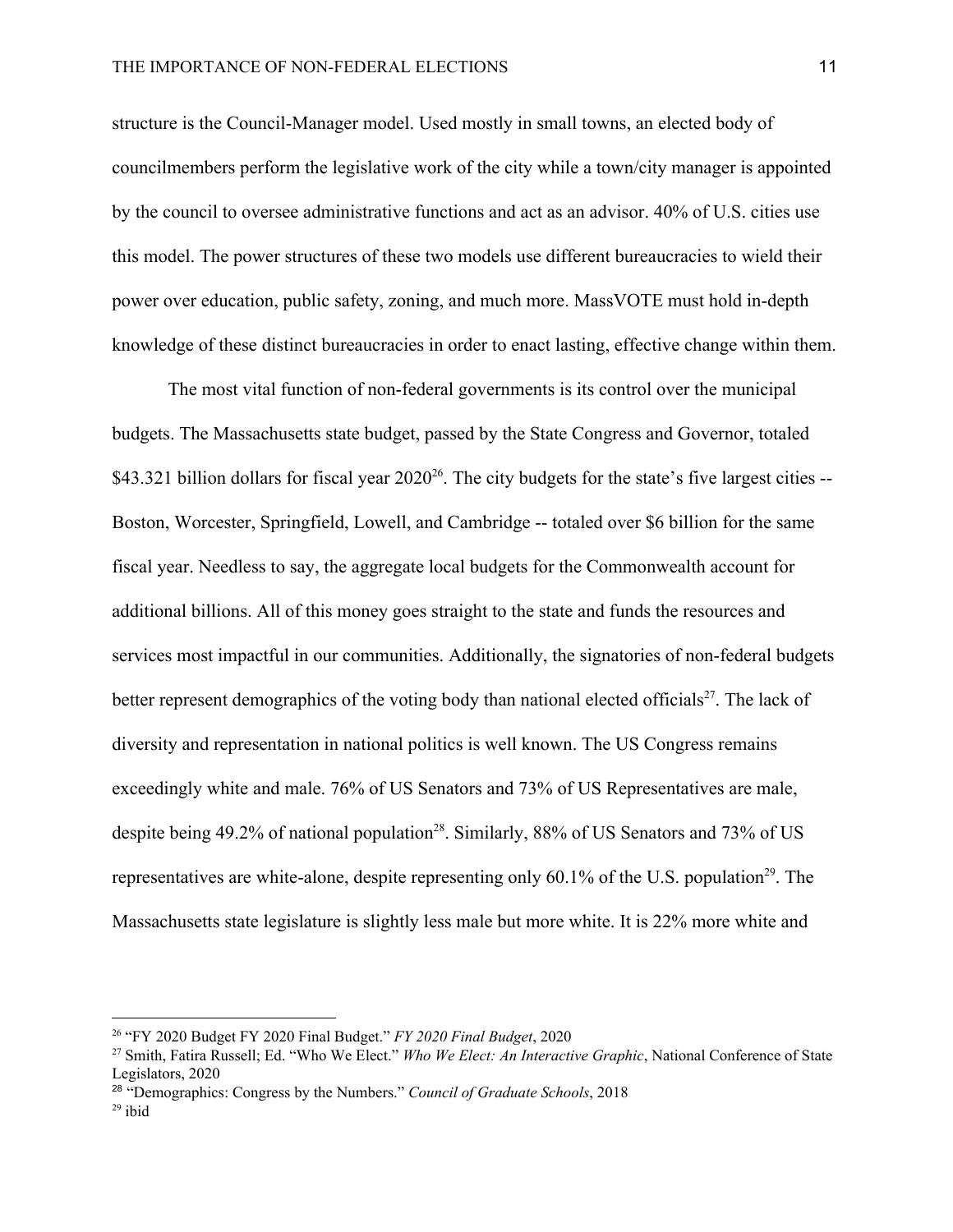$26.5\%$  more male than the Massachusetts population<sup>30</sup>. Nationwide, City Councils are not much more representative: according to the National League of Cities, City Councils were 87% white and 72% male at the start of the century<sup>31</sup>. For the councils in the largest cities of Massachusetts, it is considerably different. As of 2020, City Councils in the five largest Massachusetts cities were only 9% more white than their constituencies and 2% less white than the national average. Of these cities, Lowell is an outlier and is significantly whiter than the other four councils. When removing Lowell from the calculation, average whiteness on the councils is 5% *more* diverse than the cities themselves and much better resembles the demographics of the constituents. This marks a serious point: some cities have made serious strides in racial and gender representation among their elected officials, while others like Lowell and Brockton remain overwhelmingly white and pull the state average high.

Executive positions are less diverse. In 2020, 18% of US governors were women despite being 50.8% of the population<sup>32</sup>, only 6% are non-white and none are black<sup>33</sup>. There have been only four black governors in U.S. history. All four were male.

Mayors are also lacking diversity. In 2018, 21% (29.8% more more male than the population) of mayors nationwide were women and 15% were nonwhite (24.6% more white than the population)<sup>34</sup>. While much more work remains to be done, executive positions in local jurisdictions are still more accessible than at the State and Federal level.

<sup>30</sup> *Data Summary*, National Conference of State Legislatures, 2020

<sup>31</sup> *City Councils*, National League of Cities, 2020

<sup>32</sup> "Fast Facts About America's Governors." *Eagleton Center on the American Governor*, Rutgers University, 30 July 2020

 $33$  ibid

<sup>34</sup> "2018 American Mayors Survey." *Bloomberg Professional Services*, Bloomberg American Cities Initiative, 2018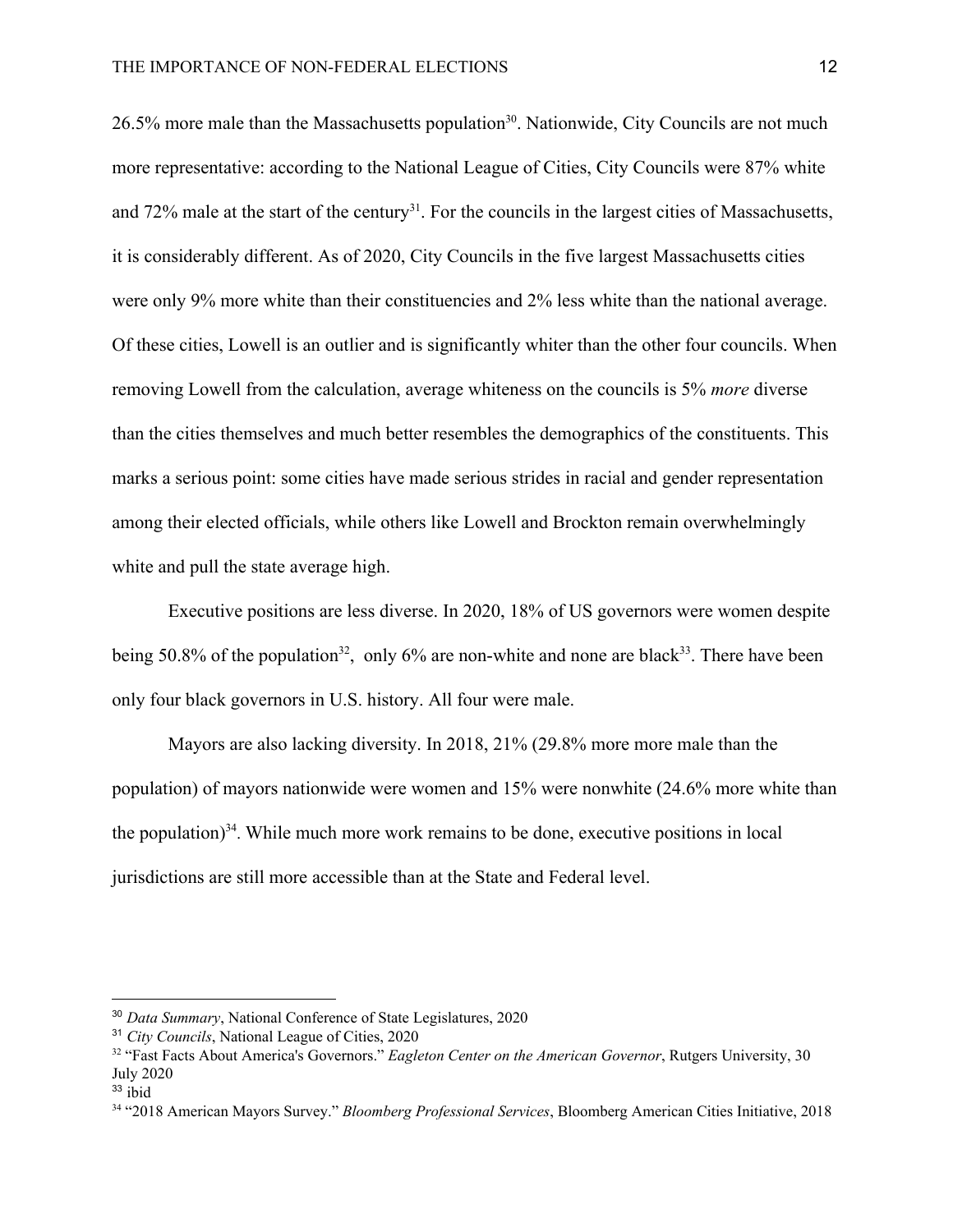Non-Federal governments are significant in political theory *and* in creating an equitable system of representation. They hold the keys to powerful annual budgets and are better able to represent the interests of their constituents. In short, the more local the government body, the more representative it is of its constituency. City Councils in some areas of the Commonwealth have been the quickest to start addressing underrepresentation. In annual decision making, local governments wield considerable power. With still much more work to do, such power is already wielded by bodies more representative of the voting-area than federal jurisdictions.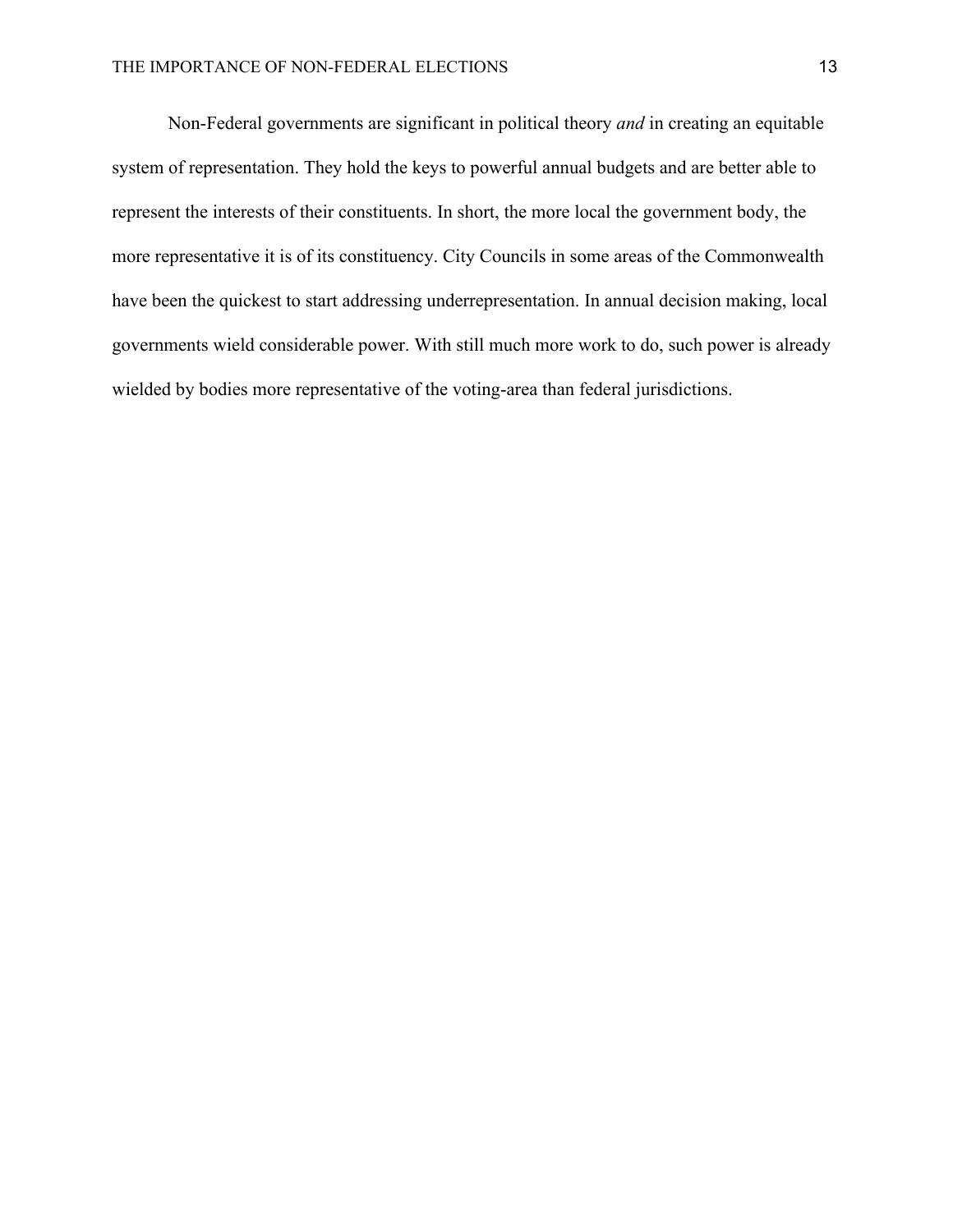#### **Part 3. The state of local election turnout**

Local elections face a deep, compounded crisis. Nationwide, a staggering decline in local elections has taken place since the 1950s. Historically marginalized communities face daunting systemic barriers which have rendered them the most underrepresented and least participatory in the systems which impact their daily lives the most. While conducting this research, I discovered the need for a follow-up project focusing on finding all 'voting deserts' in the state. I believe with the background and material produced by this report, and the data to be compiled subsequently -- what I call 'stage two' -- MassVOTE will have the strategy and materials to meet the needs of urban and rural voting deserts. This will dramatically change the landscape of voter participation in Massachusetts.

There is a paradox in the way many voters view local government: they trust it most but participate in it the least. Voter turnout in local elections makes turnout in Federal elections seem high. On average, "across the US, only 15-27% of eligible voters cast a ballot in their local election<sup>"35</sup>. That statistic is concerning considering how the U.S. already trails similar countries in national voter participation. Turnout in city elections "may average half that of national elections<sup>"36</sup>. This is counterintuitive. Policies are most impacted by constituents at the local level. Despite this, "public policy decisions are being made without the input of most of the affected residents<sup>"37</sup>. Major disparities exist within this low average turnout. In a National Civic League study, researchers found that affluent voters have  $30-50\%$  higher turnout<sup>38</sup>, white people vote 20% more than non-white citizens, and those 65 years or older voted at seven times the rate as

<sup>35</sup> "Spring 2020: Volume 109, Number 1." *National Civic League*, National Civic League, 2020

<sup>36</sup> Hajnal, Zoltan, and Paul G Lewis. "MUNICIPAL INSTITUTIONS AND VOTER TURNOUT IN LOCAL ELECTIONS." *University of San Diego*, Urban Affairs Review, 2003

 $37$  ibid

<sup>38</sup> "Spring 2020: Volume 109, Number 1." *National Civic League*, National Civic League, 2020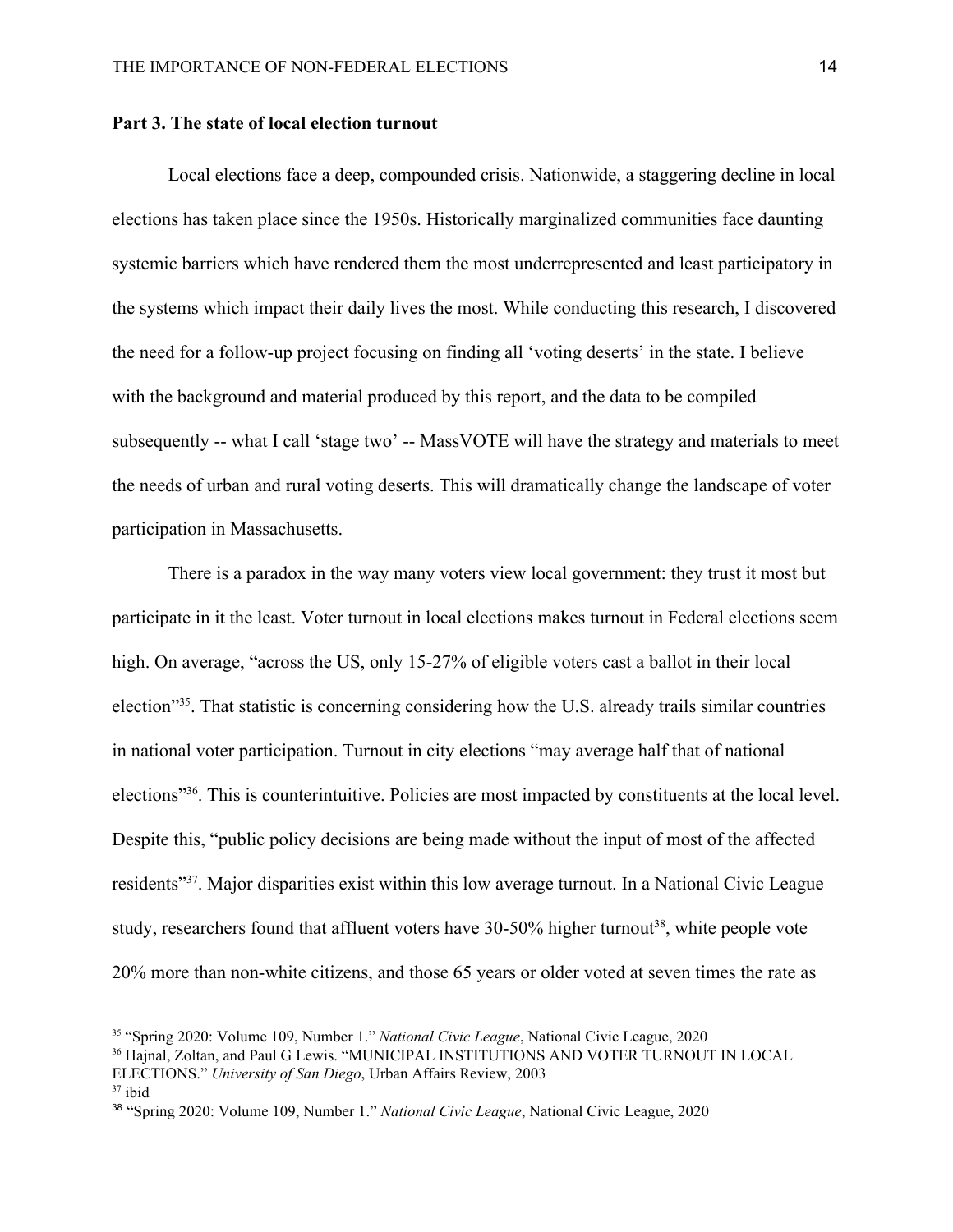those between the ages of  $18-34^{39}$ . The "Who Votes for Mayor?" study found that ten of the thirty largest U.S. cities have less than 15% overall turnout for mayoral races, and the median turnout of all thirty was 20.74% as of 2016. City Council, School Board, and local Sheriff elections have even lower rates. This is nothing new. *Governing* published a report outlining how turnout has steadily plummeted in major cities such as New York, Philadelphia, L.A., and Chicago since  $1950^{40}$ . The overall impact of this trend is clear: policymakers are disproportionately influenced and elected by older, whiter, and more affluent voters. The consequences are serious. The Brookings Institute wrote that local elections are 'life or death': "Local governments oversee hiring and pay for public school teachers. They determine how much new housing gets built in which neighborhoods. They make sure the trash is picked up and the snow plowed. And they decide whether to invest in sidewalk construction and maintenance, traffic signal placement, and speed limit enforcement—actions that affect the safety of anyone who walks, jogs, bikes, or scoots around their neighborhood<sup>341</sup>. Turnout in local elections across the country has been in a downward spiral for the last 50-70 years, amplifying historical disparities. Local election voter turnout is a crisis within a crisis.

This national trend is prevalent in Massachusett, too. 15.2% of Boston residents live in voting deserts: areas where turnout is less than half of the city average<sup>42</sup>. Of the 32 largest cities in America, Boston has the 6th highest percentage of residents living in such voting deserts. The average age of Boston voters in mayoral contest is 14.4 years older than the average age of

 $39$  ibid

<sup>40</sup> Maciag, Mike. "Voter Turnout Plummeting in Local Elections." *Governing*, E.Republic, Oct. 2014

<sup>41</sup> Schuetz, Jenny. "Voting in Local Elections Impacts Life and Death: A Case Study in Washington, DC." *Brookings*, Brookings, 1 Nov. 2018

<sup>42</sup> "Who Votes For Mayor?: Boston." *Who Votes For Mayor? | Boston*, Portland State University, 2016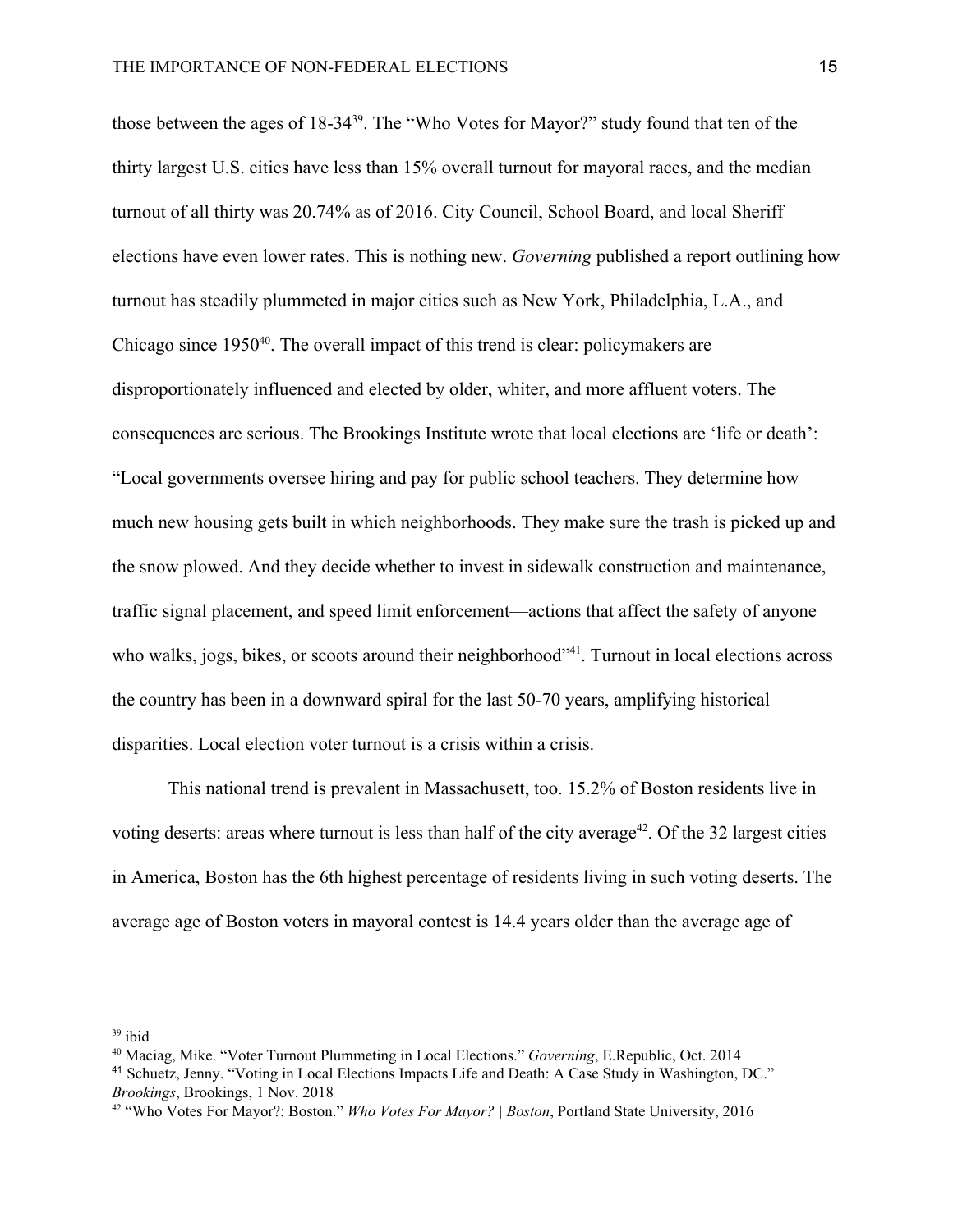Boston voting age citizens<sup>43</sup>. At 29.7%, participation has fallen to less than half of the 65.6% who cast ballots in the  $2016$  presidential election<sup>44</sup>. At Mass VOTE we know that due to disillusionment, mistrust of the government, language disparities, and access to the polls, there is often overlap between the communities which participate the least in the electoral system and hard-to-count Census communities. Using the Census Hard-to-Count map we can see that this is not just a Boston problem. The map exposes how there's more hidden in voter turnout than just the city average. Census tracts in the center of Worcester, as of July 24th, 2020, had Census self-response rates 10-30% lower than the surrounding suburban areas of the city<sup>45</sup>. The same was true in Fitchburg, Lowell, Framingham, Haverhill, Springfield, Holyoke, Pittsfield. Rural areas in Western Massachusetts also need attention, such as the town of Charlemont and Berkshire county. Nuanced strategies are required to meet the needs of these urban *and* rural communities in our state with dwindling voter turnout numbers.

<sup>43</sup> ibid

<sup>44</sup> Ibid; Sutherland, James, and Lawrence S. DiCara. "Boston's Presidential Election Numbers." *CommonWealth Magazine*, CommonWealth Magazine, 29 Nov. 2016

<sup>45</sup> *Census 2020 Hard to Count Map*, 2020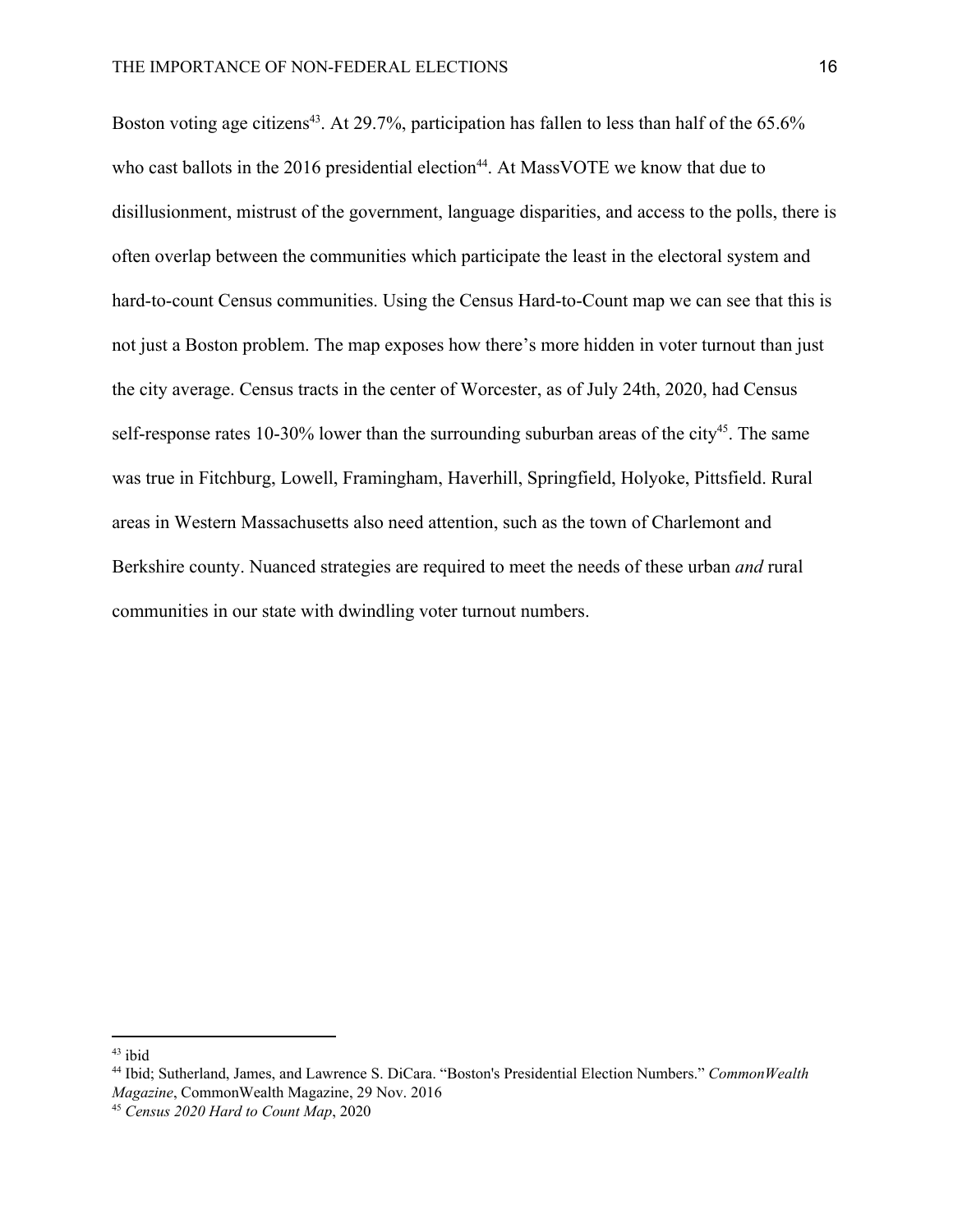#### **Part 4. Proscriptions for MassVOTE**

It is clear that raising turnout in non-Federal elections goes hand in hand with MassVOTE's mission as a "non-partisan, non-profit organization that seeks to increase voter participation in our state." The next section of the mission statement is equally applicable: "we advocate for electoral justice for the sake of building a government truly representative of the people." MassVOTE already pours time and resources into get-out-the-vote campaigns, Census outreach, vote-by-mail accessibility, New Voter Engagement programming, and more. All of this is vital, but my research will allow the organization to target its efforts with more specificity to the communities most in need. To do this, MassVOTE can use the data found in this paper to phrase and frame future outreach. Also, I have created infographics tailored to MA cities which describe the roles held by state and municipal officials as well as their exact sphere of influence. I envision MassVOTE deploying its policy wing as well. As a trusted voice and advocate in the state, MassVOTE has the privilege of translating community needs into law. As I will outline in this section, low turnout in local elections can be addressed through simple policy changes. A serious focus on state and municipal election turnout in Massachusetts aligns with every word of the organization's mission and MassVOTE has the ability to seriously, and quickly, make a difference.

Important to include is the way in which U.S. demographics are changing. In a study published by professors from Rice University, Macalester College, and Ohio University titled "The Study of Local Elections: A Looking Glass into the Future'', the authors point to how as of 2000, non-hispanic whites already comprise less than 50% of the population in one-quarter of the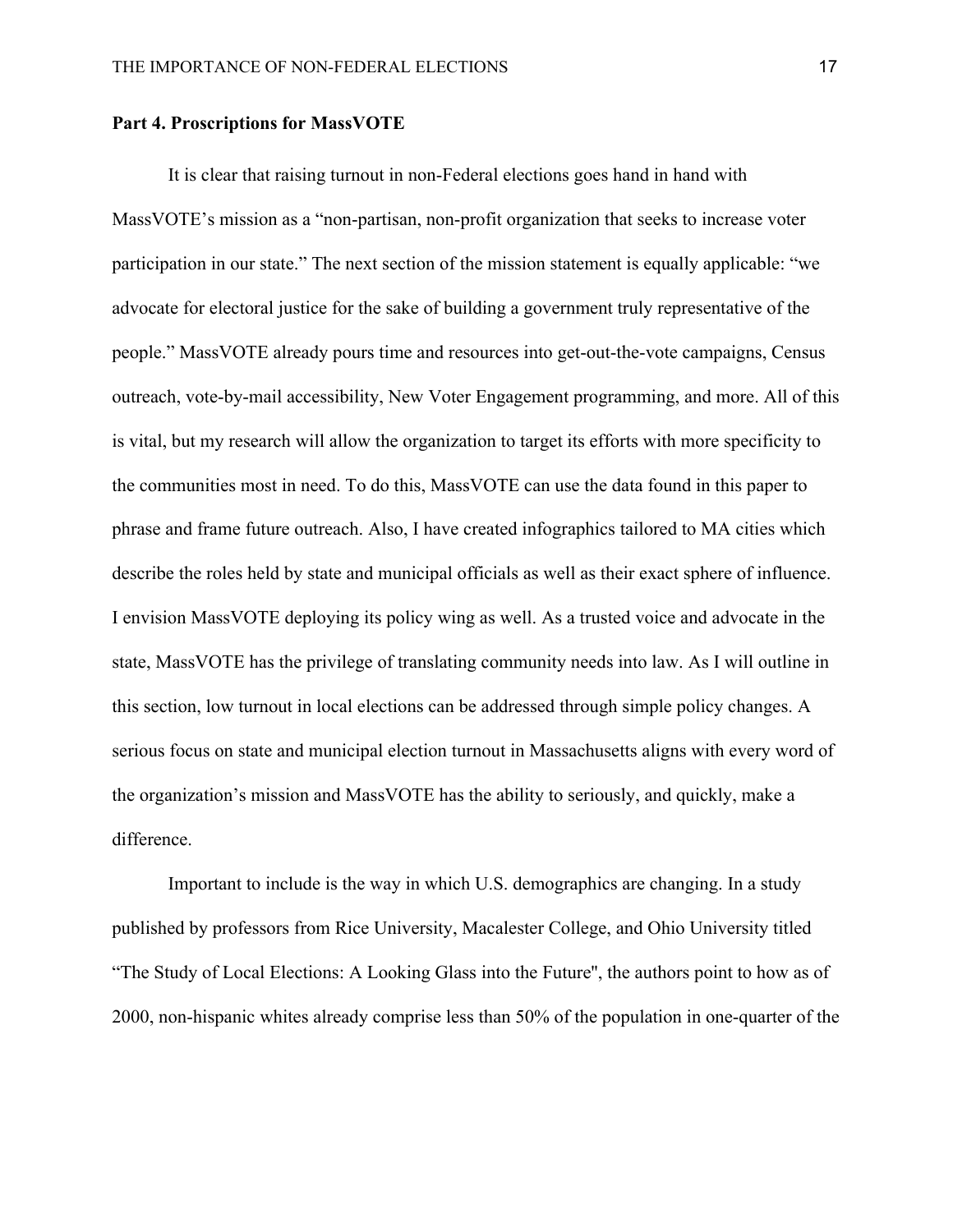largest U.S. cities  $(62 \text{ of } 245)^{46}$ . While the racial categories used in the Census have problematic features -- one of which in fact includes "exaggerating white decline and the imminence of a majority-minority United States" -- changing demographic trends in the U.S. and the decline of the white population is a noted fact<sup>47</sup>. A 2008 projection by the Pew Research Center predicted that the white population would decrease from  $67\%$  in 2005 to  $47\%$  in 2050<sup>48</sup>. Along these lines, the non-hispanic white population is expected to decrease by  $5\%$  per Census cycle until  $2050^{49}$ . The Voter Participation Center measures what it calls the 'Rising American Electorate: "people of color, young people of all races and unmarried women of all races"<sup>50</sup>. In 2003, the Rising American Electorate made up 44.6% of the Voting Eligible population. But, in 2018 this grew to 62%. The Rising American Electorate directly corresponds to populations historically marginalized from the electoral process, but currently represent a majority of the U.S. Voting Eligible Population<sup>51</sup>. With participation of the so-called Rising American Electorate, local elections could be transformed. Since 96% of the elected officials represent non-federal jurisdictions, the interests of the RAE could be represented in unprecedented ways<sup>52</sup>. The "Study of Local Elections" report continued that "as the nation continues moving toward a multi-racial/ethnic reality, the lessons learned from local politics and elections today will pave the road for a better understanding of state and national politics<sup>"53</sup>. Local politics is the cutting edge of multi-racial democracy in America. This is evident in the fact that 80% of elected

<sup>46</sup> Marschall, Melissa, et al. "The Study of Local Elections: A Looking Glass into the Future." *Symposium*

<sup>47</sup> Alba, Richard. "Analysis | There's a Big Problem with How the Census Measures Race." *The Washington Post*, WP Company, 6 Feb. 2018

<sup>48</sup> Passel, Jeffrey S., and D'Vera Cohn. "U.S. Population Projections: 2005-2050." *Pew Research Center's Hispanic Trends Project*, Pew Research Center, 30 May 2020

<sup>49</sup> Marschall, Melissa, et al. "The Study of Local Elections: A Looking Glass into the Future." *Symposium*

<sup>50</sup> "The Rising American Electorate." Voter Participation Center, Voter Participation Center, 2020  $51$  ibid

<sup>52</sup> Marschall, Melissa, et al. "The Study of Local Elections: A Looking Glass into the Future." *Symposium* <sup>53</sup> ibid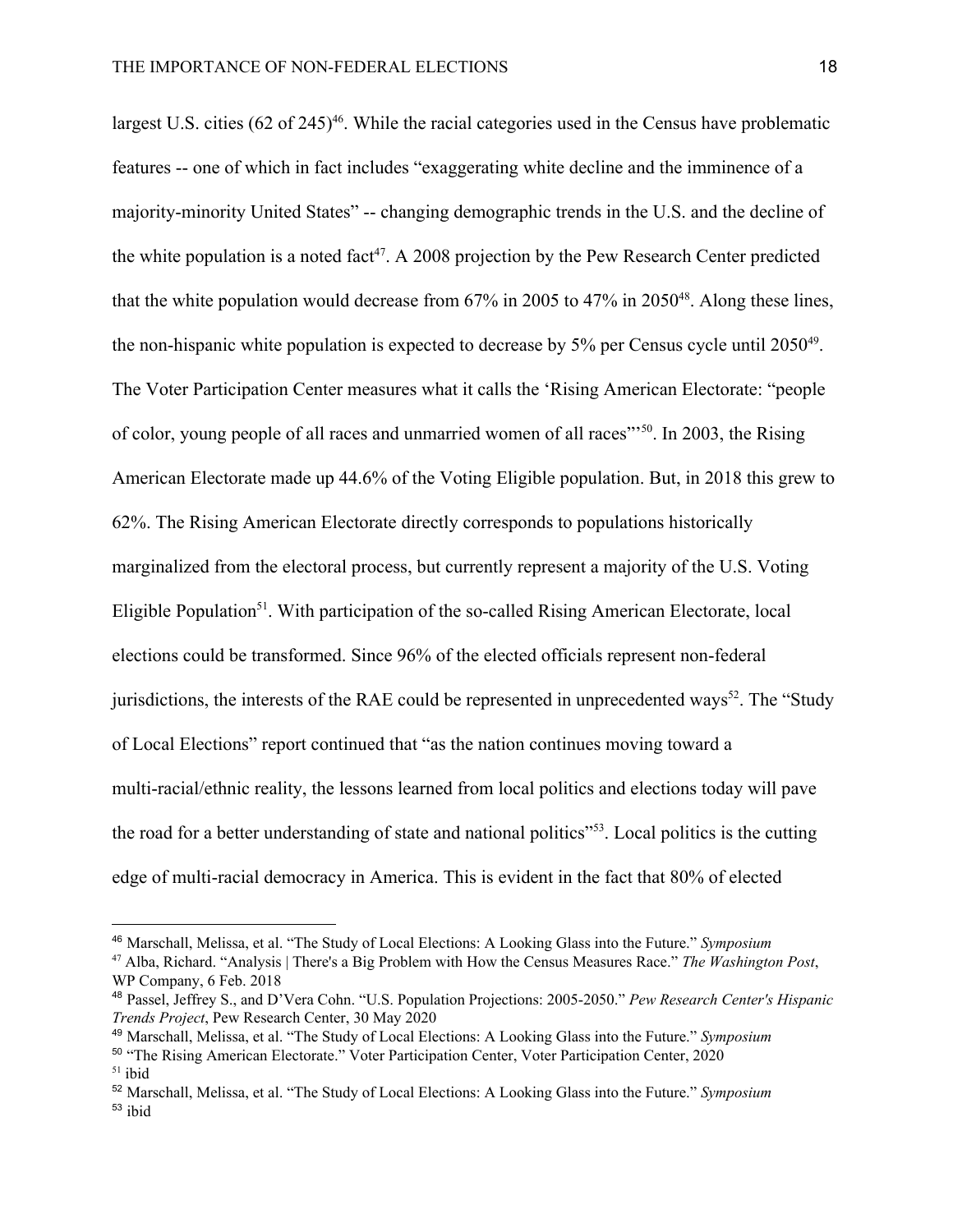officials of color served on municipal councils or school boards in  $2006<sup>54</sup>$ . And, as is the case in Massachusetts, urban areas are already majority-minority populations. Due to this, "Cities remain the nation's foremost venues for the study of political behavior in the context of significant racial and ethnic diversity"<sup>55</sup>. What is already the reality in many of the largest cities will be the future of American national politics due to changing demographics. With MassVOTE's proximity in Boston, it has the ability to engage with deeply anti-racist work and invest in the future of American democracy as a representative, multi-racial entity.

How exactly can MassVOTE engage in this anti-racist work? There are tangible, quick, and effective ways to address the compounded crisis that is American local elections. First, the turnout deficit between on-cycle and off-cycle elections must be addressed. The National Civic League wrote this spring that "election timing is the number one predictor of voter turnout"<sup>56</sup>. This deficit is seen both nationally and in Massachusetts. State elections held on-cycle with presidential general elections yield 15.5% higher participation than off-cycle state elections  $(60.8\%)$ <sup>57</sup>. Off-cycle elections provide unnecessary challenges and have created more problems than they have solved. Progressive-era reforms of the early 1900 hoped to introduce off-cycle elections for state and local officials, because, in theory, it would force voters to "consider their vote for city officials independently of their vote for president or governor"<sup>58</sup>. Instead, off-cycle elections have introduced another demographic with outsized electoral clout: older, more affluent, white voters. Luckily for MassVOTE, addressing this deficit is straightforward. Each

<sup>54</sup> ibid

<sup>55</sup> ibid

<sup>56</sup> "Spring 2020: Volume 109, Number 1." *National Civic League*, National Civic League, 2020

<sup>57</sup> Galvin, Willliam F. "Voter Turnout Statistics." *Secretary of the Commonwealth*, Commonwealth of Massachusetts, 2020

<sup>58</sup> Anzia, Sarah F. *Partisan Power Play: The Origins of Local Election Timing as an American Political Institution*. Stanford University, May 2011, 32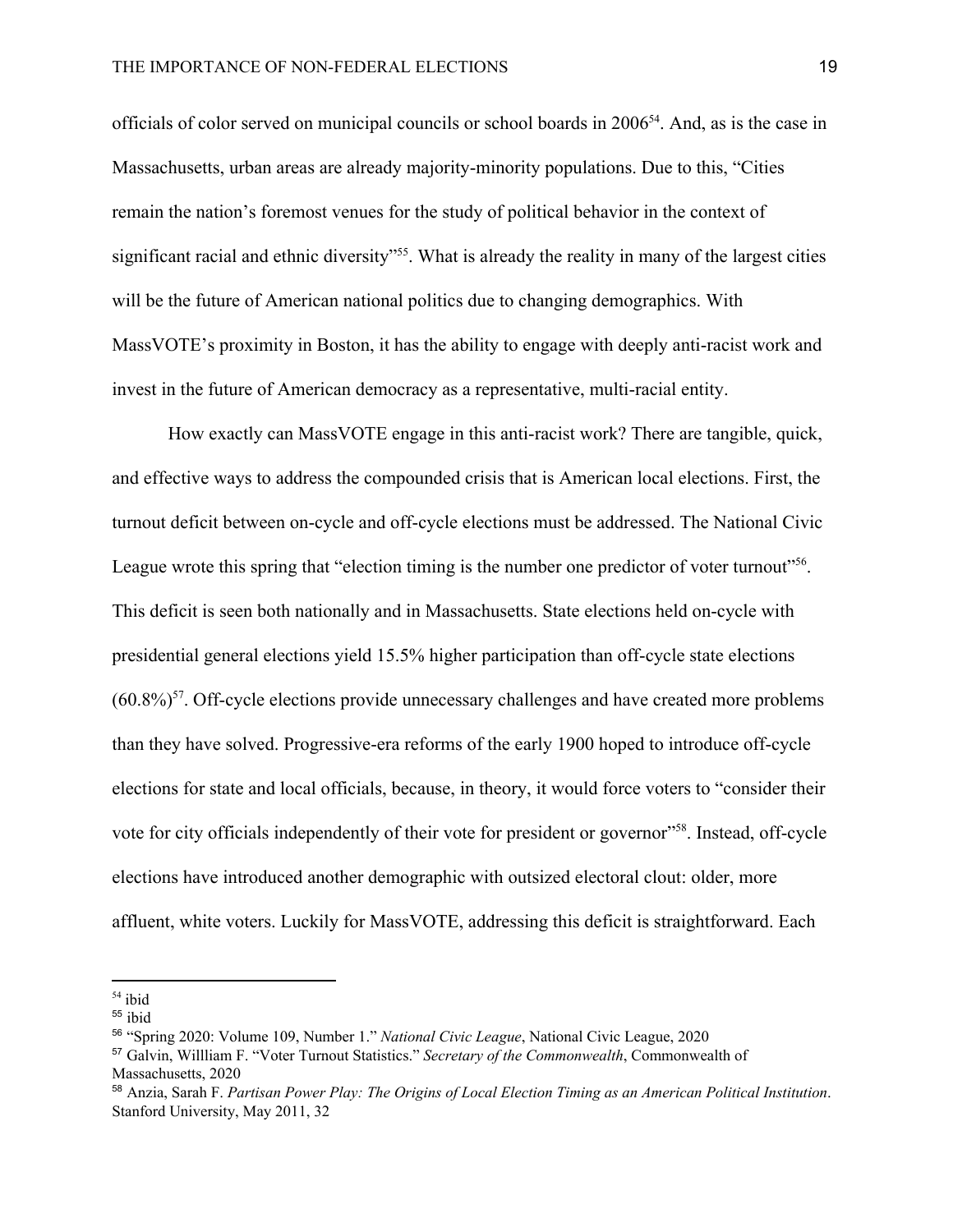city has the timing of their municipal elections written into their city charter. MassVOTE should introduce a campaign to change local city charters. The immediate benefit from mandating on-cycle elections has been witnessed across the country. In Baltimore, after mandating on-cycle elections, "Registered voter turnout went from just 13 percent in the last election before the switch to 60 percent in the first on-cycle election"<sup>59</sup>. In San Diego, on-cycle elections have yielded double the turnout rate as off-cycle elections. And, on-cycle elections are not bitterly partisan: 73% of Democrats and 61% of Republicans favored the change as of 2018<sup>60</sup>. Democratic and Republican leadership in California and Arizona, respectively, have set precedent on how to make these reforms. They have passed legislation which mandates on-cycle elections if turnout declines to a certain threshold $61$ . Article L[X](https://malegislature.gov/Laws/GeneralLaws/PartI/TitleI/Chapter4/Section7)XXIX 2 Section 2 of the Massachusetts Constitution allows for this necessary change:

"Any city or town shall have the power to adopt or revise a charter or to amend its existing charter through the procedures set forth in sections three and four. The provisions of any adopted or revised charter or any charter amendment shall not be inconsistent with the constitution or any laws enacted by the general court in conformity with the powers reserved to the general court by section eight."<sup>62</sup>

Expanded on-cycle voting will raise turnout more effectively in conjunction with other institutional reforms. Towns should not reduce polling locations, election day registration should be championed, mail-in and absentee ballots should be accessible, and turnout will inevitably rise if election day is made a national holiday. Through policy campaigns across state localities,

<sup>59</sup> Hajnal, Zoltan L. "Why Does No One Vote in Local Elections?" *The New York Times*, The New York Times, 22 Oct. 2018

 $60$  ibid

 $61$  ibid

<sup>62</sup> Adams, John. *Massachusetts Constitution*, Massachusetts Legislature, 1780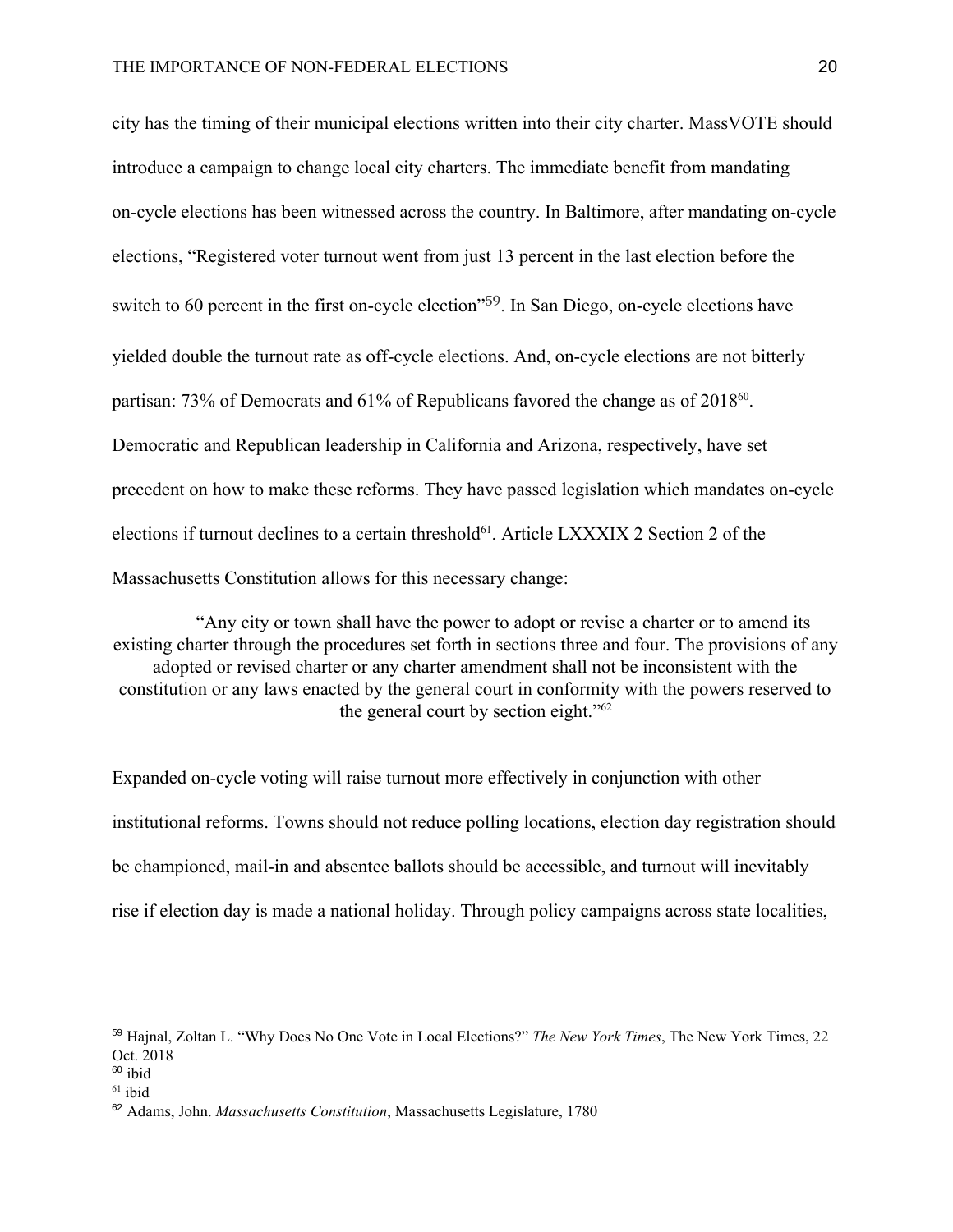MassVOTE should advocate for on-cycle elections: a straight-forward, bi-partisan and proven way to immediately elevate turnout in local elections to the turnout levels to federal levels.

While amendments to city charters would raise local turnout to the current level of federal elections, there remains the root crisis which plagues voter turnout in America. The national culture of disengagement from the electoral system must be addressed. MassVOTE needs to continue proactively campaigning against this culture by fostering a deeper environment of civic engagement. The "Study of Local Elections" report wrote that the culture of voting needs to change based on "civic education, voter outreach campaigns, higher quality media coverage of local races, and intensive campaigning by candidates for mayor and council"<sup>63</sup>. MassVOTE already prioritizes this work well. What MassVOTE also knows is that this culture of disengagement and disillusionment about the electoral system falls unevenly across communities in the Commonwealth. To ground MassVOTE's efforts in this fact, accompanying this paper I have produced City Voting Guides outlining the responsibilities of all elected officials in non-federal jurisdictions and the amount of power they hold. These graphics can be distributed throughout Voting Deserts in conjunction with community outreach and media efforts to raise election awareness. This strategy is set up to succeed because local and state governments are the best place to address lack of voter enthusiasm. After using institutional powers to consolidate turnout in local and federal elections, MassVOTE can move to address the root democratic crisis in Massachusetts and create a stronger culture of civic mindedness and civic engagement.

<sup>63</sup> Marschall, Melissa, et al. "The Study of Local Elections: A Looking Glass into the Future." *Symposium*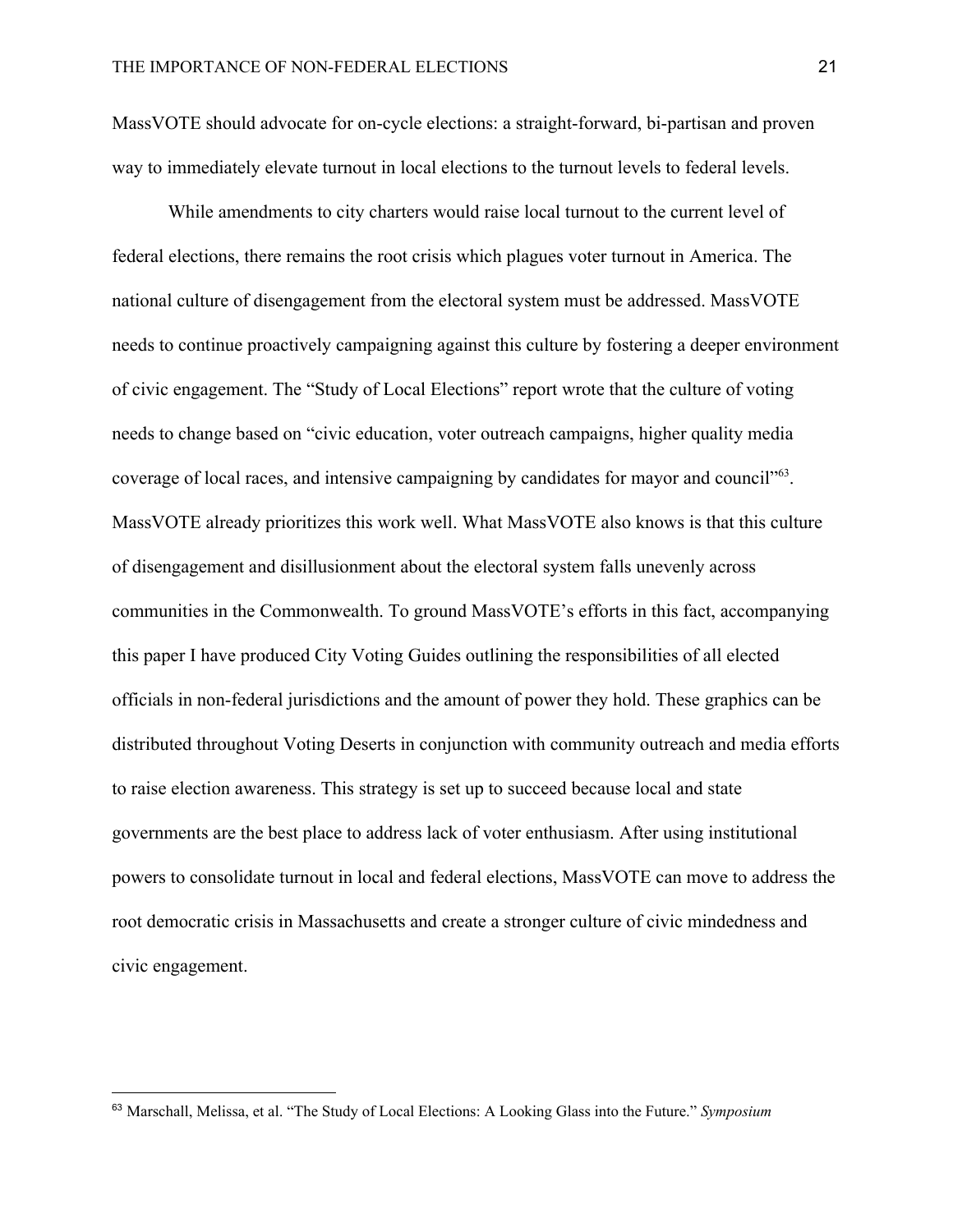MassVOTE's campaign to confront the culture of disengagement must be tailored to the historically marginalized. My follow-up to this research will provide data and materials to address the subsections of our towns and cities most marginalized from the electoral system. I became interested in the term "voting deserts" in the Portland State University study. After coming across the term, I attempted basic searches and asked MassVOTE staff about the prevalence of the 'voting desert' metric. I could not find any other data and wrote to the researchers of the study to learn more about how they compiled voting desert information. Unfortunately, I have not received a response and am still learning how to analyze voter turnout by Census tract. Because of this, I am dedicating stage-two of this report to compiling a comprehensive list of voting deserts in the Commonwealth. Stage two will immediately enhance the strategy and outreach to those cities and towns. Stage-two will transform MassVOTE's current outreach to young people, new voters, and people of color. The voting desert project will provide up-to-date information targeted to the specific needs of neighborhoods within cities and towns.

Unfortunately, there is no single strategy that can increase turnout in all areas of the Commonwealth. A "mix of strategies would need to be pursued" specifically tailored to the needs of individual communities<sup>64</sup>. The data and materials I have created can be used, however, as a part of any strategy used in the state. Using data on town government, budget allocation, education systems, and more, I have already created an infographic campaign for the largest cities in the Commonwealth. They're tailored to each city with specific info on its yearly budget and bureaucratic structure. To be distributed with those city-specific graphics is a "What Do

<sup>64</sup> Born, Kelly. "Increasing Voter Turnout: What, If Anything, Can Be Done? (SSIR)." *Stanford Social Innovation Review: Informing and Inspiring Leaders of Social Change*, Stanford University, 2020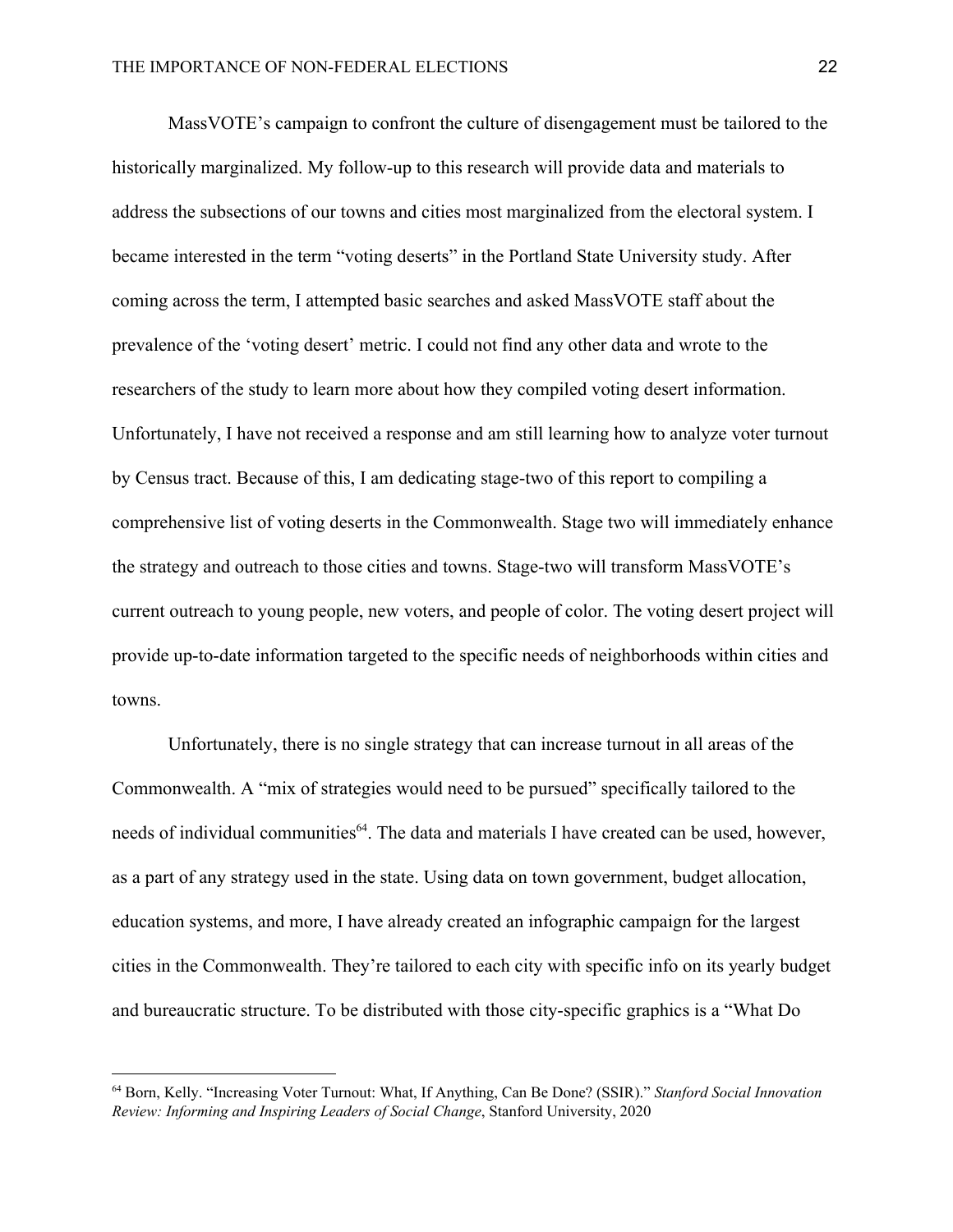Your Local Officials Do?" flier which illuminates the roles and responsibilities held by local office holders. Both materials are important because "fewer than 20 percent of survey respondents could name their state legislators and one-third were unable to name their governor"<sup>55</sup>. Many also reported not knowing whether being a state lawmaker was a full-time job, or if states have their own constitution"<sup>66</sup>. This report gives MassVOTE the tools to immediately address the acute need of consolidating federal and non-federal turnout, and provides the organization with the research vocabulary and background to dive deeper into the state of voter disparities here in Massachusetts.

<sup>65</sup> McCoy, Mary Kate. "Report: Americans Don't Know Much About How State Government Works." *Wisconsin Public Radio*, Wisconsin Educational Communications Board, 22 Jan. 2019

<sup>66</sup> McCoy, Mary Kate. "Report: Americans Don't Know Much About How State Government Works." *Wisconsin Public Radio*, 22 Jan. 2019